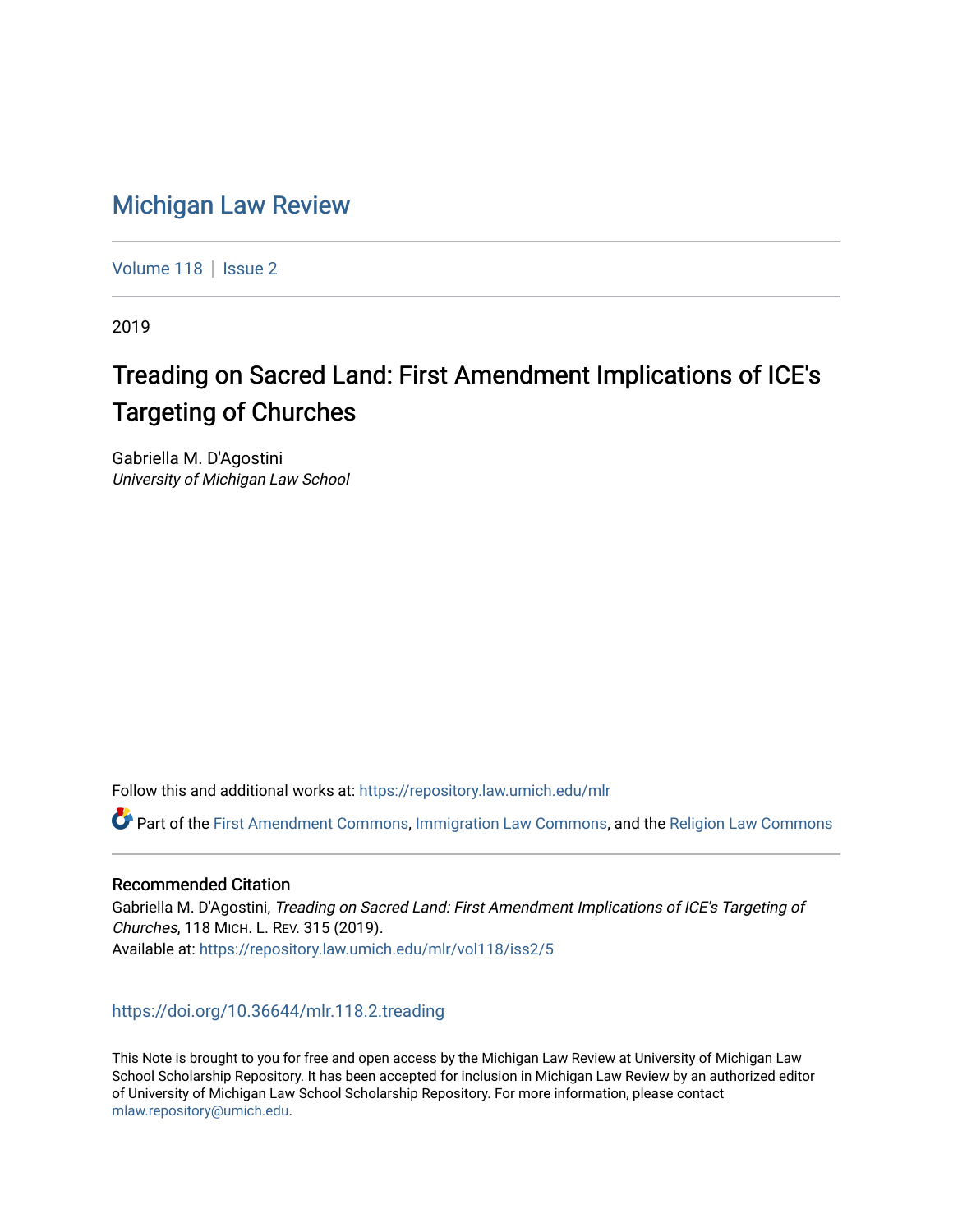## **NOTE**

## **TREADING ON SACRED LAND: FIRST AMENDMENT IMPLICATIONS OF ICE'S TARGETING OF CHURCHES**

## Gabriella M. D'Agostini\*

In the last few years, Immigration and Customs Enforcement (ICE) has begun to target religious institutions—specifically churches—as a means to find and arrest undocumented immigrants. This technique is in legal tension with the First Amendment rights of free exercise of religion and free association . It is unclear, however, how these legal rights protect those most affected by this targeting tactic: undocumented immigrants . Undocumented immigrants may lack standing to challenge ICE's tactics on their own and may require the help of related parties to protect their interests.

This Note explores a potential solution to the ambiguity surrounding undocumented immigrants' protection under the First Amendment. Specifically, this Note argues that while undocumented immigrants may be barred from filing suits challenging the constitutionality of ICE raids on religious institutions, U.S. citizens who worship alongside these immigrants can and should bring such suits and demand injunctions to end the practice. These citizens not only have the undisputed legal rights to bring such potential claims but also may use those rights to provide a legal and practical shield for undocumented immigrants who seek to attend church without government intrusion.

## TABLE OF CONTENTS

| $\mathbf{L}$ | TARGETED ORIGINS: FACTUAL AND LEGAL BACKGROUND318 |  |
|--------------|---------------------------------------------------|--|
|              |                                                   |  |

<sup>\*</sup> J.D. Candidate, December 2019, University of Michigan Law School. Thank you to my parents, Lorenzo and Diane D'Agostini, and to my brother, Lorenzo D'Agostini, for all of their support throughout this process. Thank you to Alan J. Gocha for providing me with inspiration, love, and encouragement every step of the way. Thank you to Professor David Thronson, Aviv Halpern, Jackson Erpenbach, and the Notes Editors for their invaluable feedback. I would also like to thank my grandparents, Suham and the late Salim Dickow and Silvia and the late Olimpio D'Agostini. As immigrants from Iraq and Italy, they taught me the meaning of hard work, dedication, and resilience, and they inspire me in everything that I do. Finally, I would like to thank my uncle and godfather, the late Ruggero D'Agostini, for his love and support throughout my entire life. This Note is in memory of him.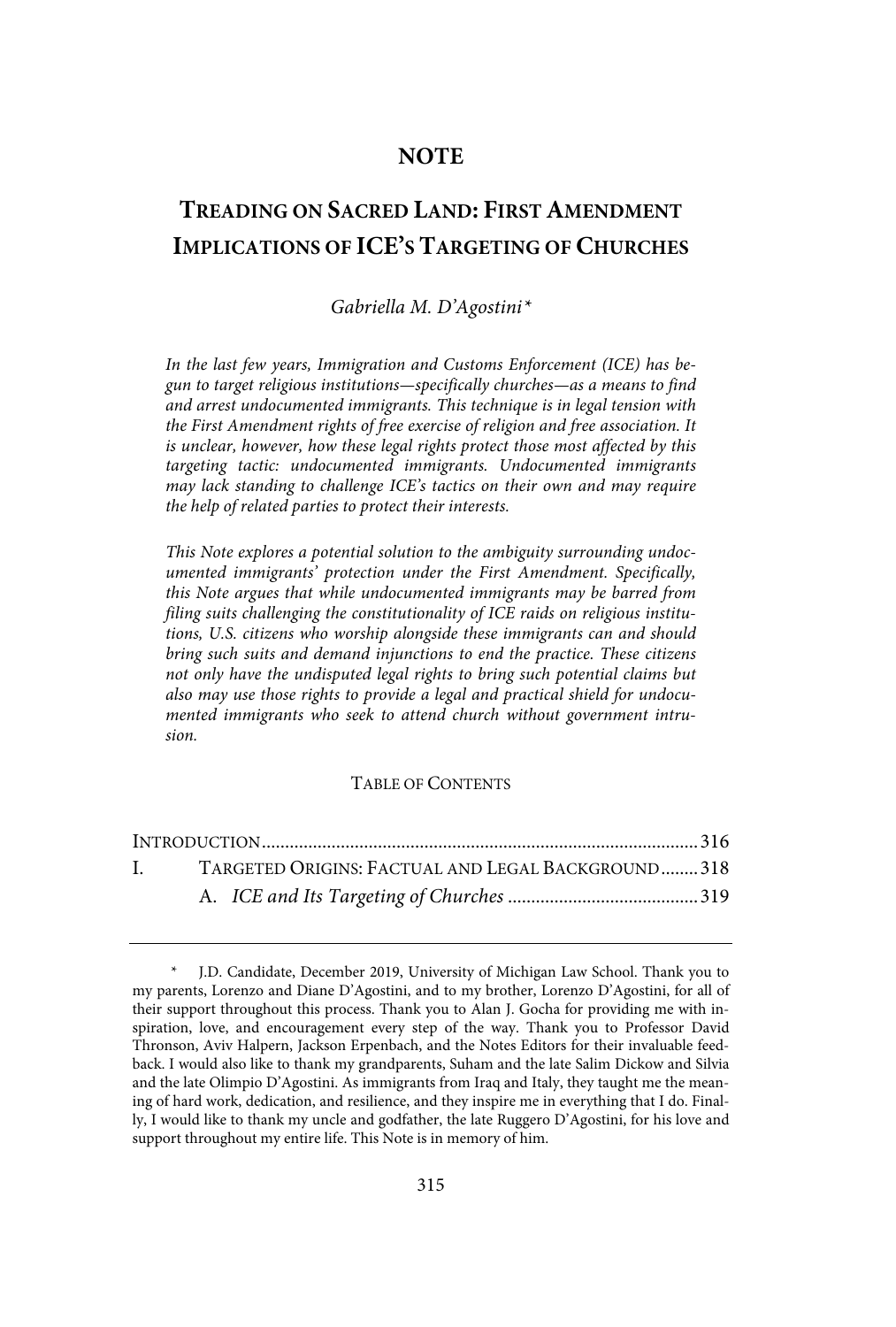| 316  |                                                    | Michigan Law Review                                                 | [Vol. 118:315] |  |
|------|----------------------------------------------------|---------------------------------------------------------------------|----------------|--|
|      | R.                                                 |                                                                     |                |  |
|      |                                                    |                                                                     |                |  |
| H    | THE WHO: LEGAL AND PRACTICAL OBSTACLES TO BRINGING |                                                                     |                |  |
|      |                                                    |                                                                     |                |  |
|      |                                                    |                                                                     |                |  |
|      |                                                    | Uncertain Protection Under the First Amendment  326<br>$\mathbf{1}$ |                |  |
|      |                                                    |                                                                     |                |  |
|      | B.                                                 |                                                                     |                |  |
| III. | STANDING AND ALTERNATIVE CLAIMANTS FOR FIRST       |                                                                     |                |  |
|      |                                                    |                                                                     |                |  |
|      |                                                    |                                                                     |                |  |
|      |                                                    | 1.                                                                  |                |  |
|      |                                                    | 2.                                                                  |                |  |
|      |                                                    | 3.                                                                  |                |  |
|      |                                                    | B. Constitutional Merits: Winning the Balancing Test338             |                |  |
|      |                                                    |                                                                     |                |  |

#### **INTRODUCTION**

On a brisk February day in Alexandria, Virginia, several Hispanic men were crossing the street—leaving Rising Hope Methodist Church to go to a nearby shopping center—when they were ambushed by Immigration and Customs Enforcement (ICE) agents.<sup>1</sup> Emerging from unmarked cars along the street, the agents bombarded the men, pinning them up against nearby walls.<sup>2</sup> Without explanation or warning, ICE agents shackled the men with handcuffs and interrogated them about their immigration status.<sup>3</sup> After roughly half an hour of questioning, the agents shoved the majority of the men into a van and headed toward an immigration detention facility.<sup>4</sup>

- 2. Emmons, supra note 1.
- 3. Id.
- 4. See id.

<sup>1.</sup> See Julie Carey, ICE Agents Arrest Men Leaving Fairfax County Church Shelter, NBC WASH. (Feb. 15, 2017, 6:17 PM), https://www.nbcwashington.com/news/local/ICE-Agents-Arrest-Men-Leaving-Alexandria-Church-Shelter-413889013.html [https://perma.cc/MY8J-TJJB]; Alex Emmons, Targeting a Sanctuary, INTERCEPT (Feb. 27, 2017, 12:46 PM), https:// theintercept.com/2017/02/27/after-ice-stakes-out-a-church-homeless-shelter-charities-worryimmigrants-will-fear-getting-help/ [https://perma.cc/5L3W-7EAU]; see also Lauren DeMarco, Sen. Tim Kaine Sends Letter to ICE Seeking Info About Enforcement Operation Near Va. Church, FOX 5 DC (Feb. 17, 2017, 7:14 PM), http://www.fox5dc.com/news/local-news/sentim-kaine-sends-letter-to-ice-seeking-info-about-enforcement-operation-near-va-church [https://perma.cc/UU6N-PDZS].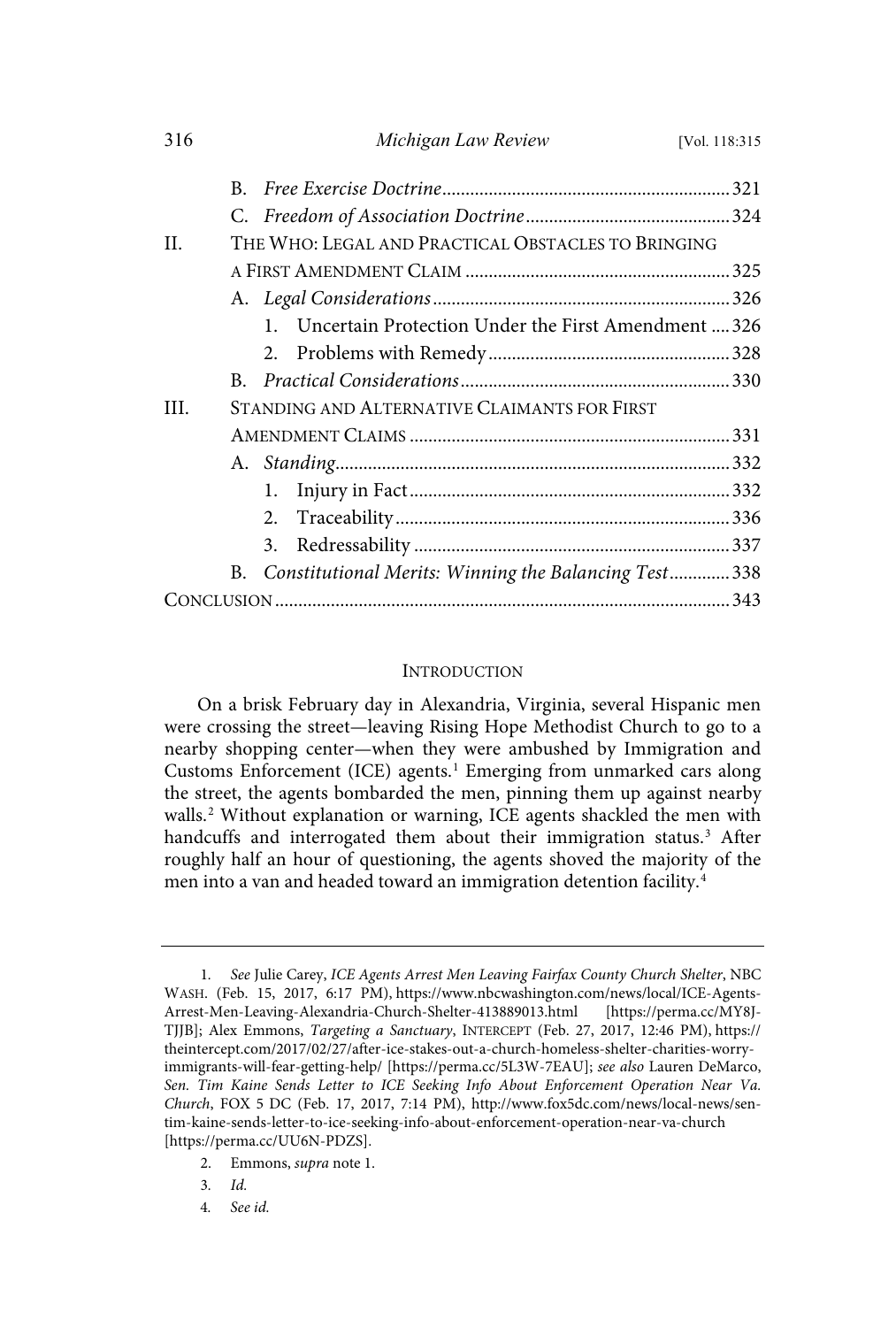The location of the raid was no accident. For over fifteen years, Rising Hope Methodist Church had served as a spiritual sanctuary and shelter for the needy and homeless, many of whom were Hispanic immigrants.<sup>5</sup> But for the witnesses amassed outside the church, the spectacle brought on feelings of shock, terror, and confusion.<sup>6</sup> Rising Hope pastor Rev. Keary Kincannon described what happened in succinct terms: "[The ICE agents] were waiting until the Hispanic men came out of the church. And they rounded them all up. They didn't question the blacks. They didn't question the whites. They were clearly going after folks that were Latino." <sup>7</sup> Although the Rising Hope raid gained significant media attention, 8 it is only one example of a larger pattern of recent ICE enforcement actions that purposefully target churches connected to immigrant communities.<sup>9</sup>

ICE's practice of targeting particular religious institutions based on their racial or ethnic makeup violates the First Amendment rights to free exercise of religion and free association.<sup>10</sup> Undocumented immigrants' protection under the First Amendment, however, remains unclear, $<sup>11</sup>$  meaning that un-</sup> documented immigrants may have no legal recourse against ICE's escalating encroachment on practices traditionally protected under the Constitution.<sup>12</sup> The impact of ICE's policy extends beyond the undocumented immigrants targeted by the raids. For church staff and fellow parishioners, ICE's tactics present unannounced and uninvited intrusions into their places of worship.<sup>13</sup> While undocumented immigrants themselves may not be able to find refuge under the Constitution, there may nevertheless be creative ways to find legal relief.

Scholarship and litigation have primarily focused on the constitutionality of ICE raids in the context of Fourth Amendment protections against unlawful searches and seizures.<sup>14</sup> Because ICE's church raids are a relatively

5. Id.

7. Id.

- 9. See infra note 21 and accompanying text.
- 10. See infra Section I.B & Section I.C.
- 11. See infra Section II.A.1.
- 12. See infra Section II.A.1.

13. See Nick Pinto, No Sanctuary, INTERCEPT (Jan. 19, 2018, 12:18 PM), https://the intercept.com/2018/01/19/ice-new-sanctuary-movement-ravi-ragbir-deportation/ [https:// perma.cc/8JPP-227A] (describing the ongoing fear within the church community after ICE raids).

14. See, e.g., Katherine Evans, The ICE Storm in U.S. Homes: An Urgent Call for Policy Change, 33 N.Y.U. REV. L. & SOC. CHANGE 561 (2009) (arguing that ICE home raids violate the Fourth Amendment); Harriet Sinclair, Government Being Sued over ICE Raids that Allegedly Targeted Women and Children, NEWSWEEK (Dec. 11, 2017, 5:36 PM), https://www.news week.com/government-sued-over-ice-raids-allegedly-targeted-women-and-children-744844 [https://perma.cc/S2N7-B2SY].

<sup>6.</sup> See id.

<sup>8.</sup> See id.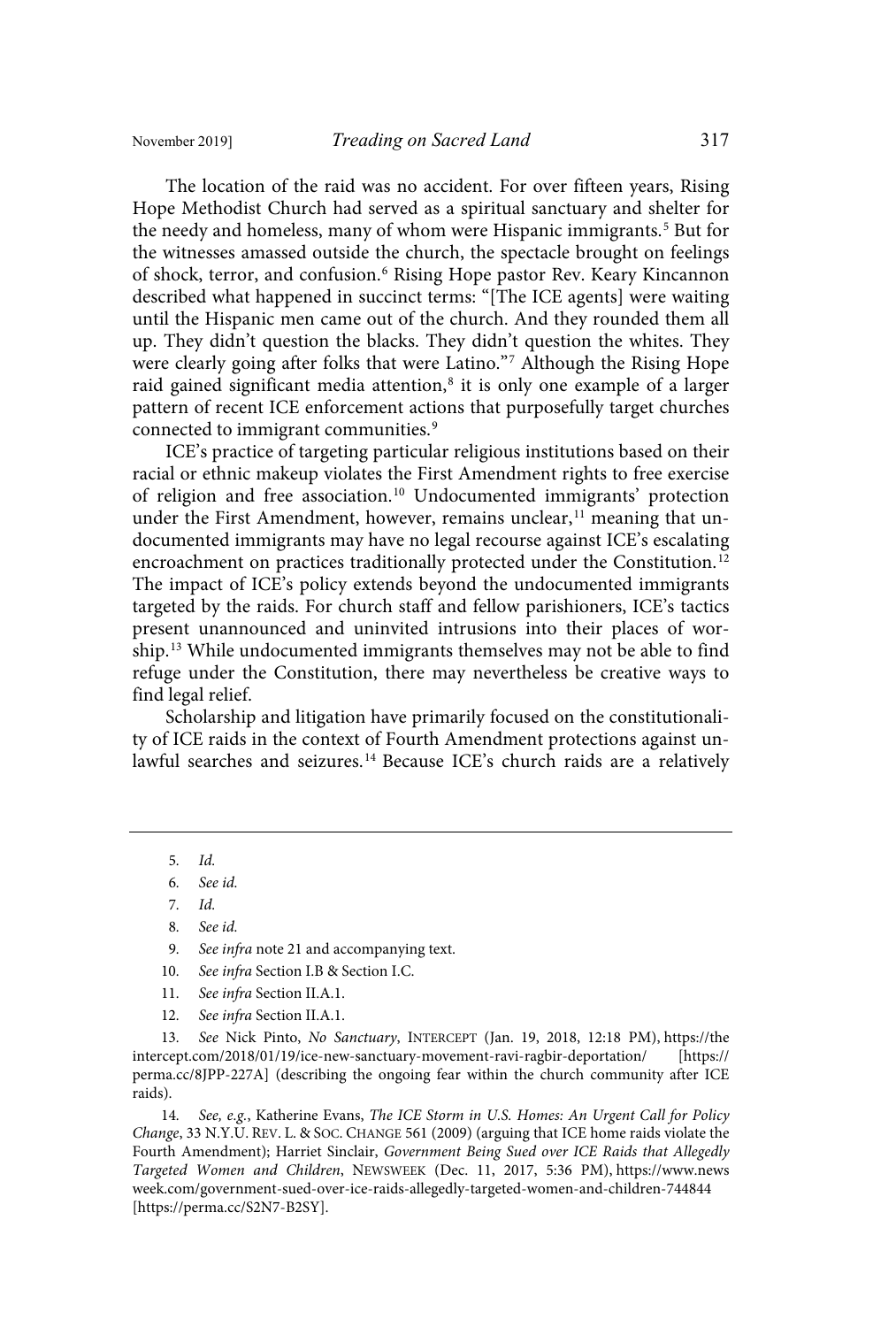recent phenomenon,<sup>15</sup> the First Amendment implications of such actions have not yet been rigorously explored. While the First Amendment may provide a new avenue for relief, undocumented immigrants still face potential standing problems.<sup>16</sup> To overcome this barrier, this Note articulates a novel strategy for using alternative claimants to challenge the constitutionality of ICE raids at churches under the First Amendment.

Specifically, this Note argues that U.S. citizen parishioners, $17$  bearing undisputed constitutional rights, have standing to bring First Amendment challenges to ICE's racially and religiously targeted incursions on their places of worship. Such lawsuits could impede government invasions of religious institutions and simultaneously provide a legal and practical shield for undocumented immigrants who seek to peacefully practice their religious beliefs. Part I explores the history of ICE's practice of targeted raids at churches as well as aspects of First Amendment doctrine that serve as the basis for potential claims against ICE. Part II discusses current doctrinal and practical obstacles that undocumented immigrants may face in bringing these claims themselves. Part III explains how U.S. citizen–driven litigation may be the most effective means for overcoming roadblocks inherent to claims brought by undocumented immigrants.

#### I. TARGETED ORIGINS: FACTUAL AND LEGAL BACKGROUND

Before delving into the First Amendment issues raised by ICE's unconventional approach to immigration enforcement, it is important to contextualize ICE's growing practice within the agency's historical and legal background. This background situates ICE's role as an immigration enforcement agency as well as its intersection with the First Amendment. Understanding ICE's history is important because it reveals a trajectory of increasingly aggressive and brazen tactics to detain undocumented immigrants, with the recent incursions into places of worship as the culmination of that approach. This Part briefly explores ICE's history and actions as an agency, examines the evolution of the free exercise and freedom of associa-

<sup>15.</sup> See, e.g., Pinto, supra note 13 (describing numerous ICE church encroachments within the last two years).

<sup>16.</sup> See, e.g., Clifton R. Gruhn, Comment, Filling Gaps Left by Congress or Violating Federal Rights: An Analysis of Local Ordinances Restricting Undocumented Immigrants' Access to Housing, 39 U. MIAMI INTER-AM. L. REV. 529, 556 (2008) (describing difficulty in establishing standing for suits concerning Fair Housing Act violations for undocumented immigrants);  $c\bar{f}$ . Stephen L. Nelson et al., States Taking Charge: Examining the Role of Race, Party Affiliation, and Preemption in the Development of In-State Tuition Laws for Undocumented Immigrant Students, 19 MICH. J. RACE & L. 247, 280–81 (2014) (describing difficulty in establishing standing for suits challenging laws granting in-state tuition to undocumented immigrants).

<sup>17.</sup> There is a large and diverse spectrum of noncitizen immigration statuses, such as lawful permanent residents, individuals with temporary protected status, and refugees or asylees. For clarity, this Note will only focus on the claims of U.S. citizens who worship alongside undocumented immigrants.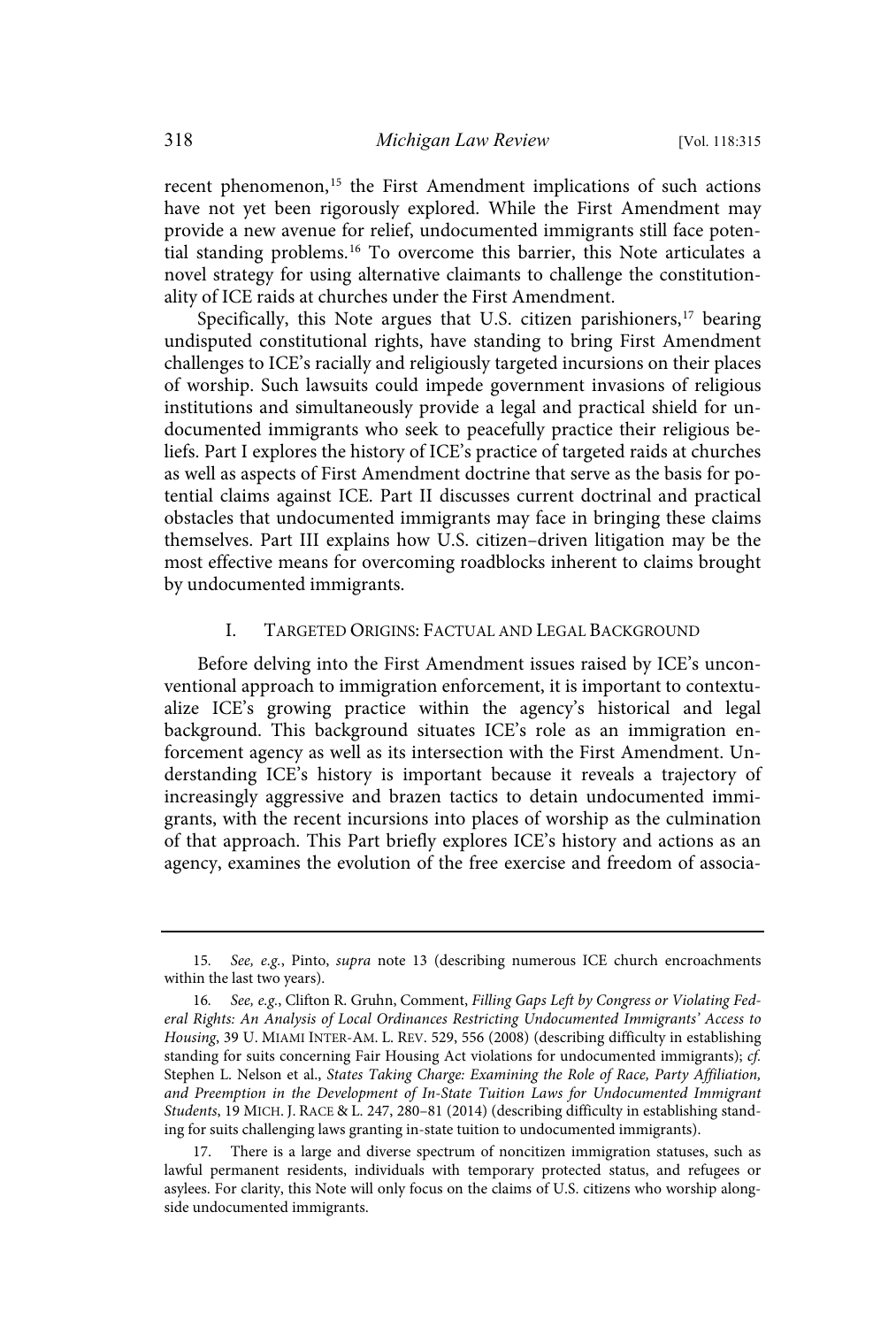tion doctrines, and discusses how ICE's targeted raids at churches give rise to claims under these two doctrines.

## A. ICE and Its Targeting of Churches

Following the September 11 terrorist attacks, Congress formed ICE by passing the Homeland Security Act of 2002.<sup>18</sup> The Act authorized ICE with identifying, apprehending, and removing noncitizens from the United States when they violate U.S. immigration law. To carry out its responsibilities, ICE has increasingly turned to immigration raids, also known as immigration sweeps, to apprehend large groups of undocumented immigrants at certain locations. 19

A change in administration led to new immigration priorities.<sup>20</sup> By early 2017, ICE had implemented a large-scale practice of conducting immigration raids at Christian churches.<sup>21</sup> For example, ICE's Rising Hope raid in February 2017 occurred after the church had been providing food and shelter to undocumented immigrants in the area.<sup>22</sup> The incident at Rising Hope Church is not an isolated event.<sup>23</sup> This type of racial and religious targeting has occurred across the country.<sup>24</sup> In May 2017, ICE agents waited in the parking lot of a Sacramento church, in what they later described as a "targeted enforcement action," to apprehend undocumented parishioners after the

19. See, e.g., Kristine Phillips, ICE Arrests Nearly 150 Meat Plant Workers in Latest Immigration Raid in Ohio, WASH. POST (June 20, 2018), https://www.washingtonpost.com/news/ post-nation/wp/2018/06/20/ice-arrests-nearly-150-meat-plant-workers-in-latest-immigrationraid-in-ohio/ [https://perma.cc/7YYX-F4R7]; see also sources cited infra note 21 (demonstrating that ICE has conducted increased immigration sweeps in different locations in the last few years).

20. See Exec. Order No. 13,768, 3 C.F.R. 268 (2017) (describing the Trump Administration's policy of zero-tolerance enforcement of U.S. immigration laws).

See, e.g., Emmons, supra note 1 (describing ICE agents' targeting of Rising Hope United Methodist Church in Virginia); Pinto, supra note 13 (describing ICE agents' targeting of St. Peter's Lutheran Church, St. Jacobi Lutheran Church, Advent Lutheran Church, and other Christian churches in New York); Veronica Rocha, After ICE Agents Appear at a Sacramento Church, Pastor Tries to Calm His Flock's Deportation Fears, L.A. TIMES (May 19, 2017, 2:00 PM), http://www.latimes.com/local/lanow/la-me-ln-sacramento-church-ice-deportation-fears-20170519-htmlstory.html [https://perma.cc/D3CS-KC3B] (describing ICE agents' targeting of Vida Church Sacramento in California).

- 22. See Emmons, supra note 1.
- 23. See supra note 21 and accompanying text.
- $24.$  Id.

<sup>18.</sup> Homeland Security Act of 2002, 6 U.S.C. § 252 (2012); Celebrating the History of ICE, U.S. IMMIGR. & CUSTOMS ENFORCEMENT, https://www.ice.gov/features/history [https://perma.cc/4A4U-FHMH]; Who We Are, U.S. IMMIGR. & CUSTOMS ENFORCEMENT, https://www.ice.gov/about [https://perma.cc/3UZZ-NWQ8]. Through this Act, ICE, along with United States Citizenship and Immigration Services (USCIS) and Customs and Border Protection (CBP), replaced the Immigration and Nationality Service (INS). Did You Know?: The INS No Longer Exists, U.S. CITIZENSHIP & IMMIGR. SERVS. (Apr. 13, 2011), https://www.uscis.gov/archive/blog/2011/04/did-you-know-ins-no-longer-exists [https:// perma.cc/82FF-T452].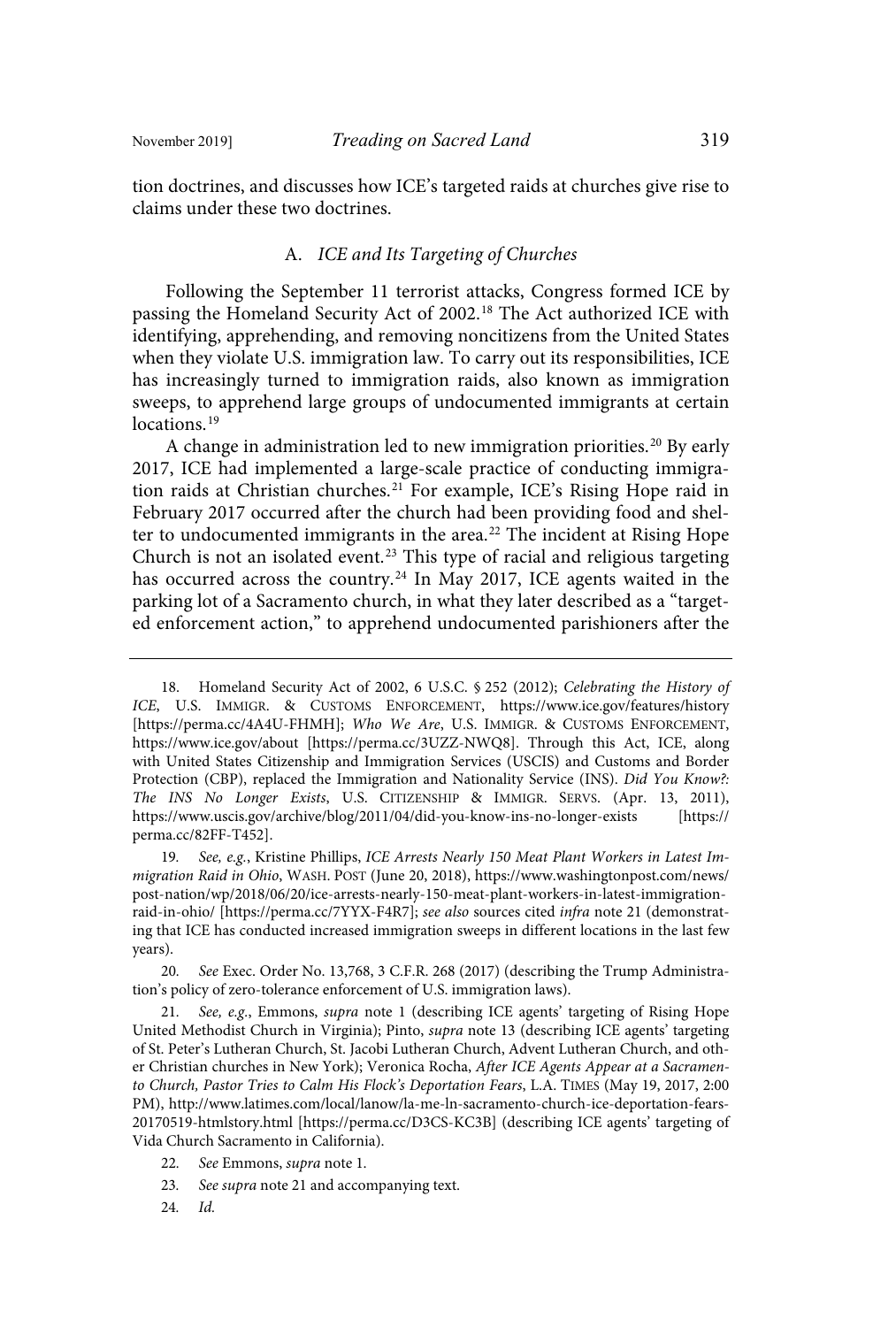service.<sup>25</sup> Similarly, in December 2017, upon hearing a rumor of "a large Hispanic celebration going on," ICE agents attempted to enter a Lutheran Church in New York City during services.<sup>26</sup> When a senior pastor confronted the ICE agents and asked whether they were looking for a specific person or had a warrant, the ICE agents simply answered, "no."<sup>27</sup> ICE agents have also surveilled churches through more clandestine methods, including attending church services in plain clothes or standing outside the church doors when services let out to ask congregants "where they were from."<sup>28</sup>

ICE internal policy states that officers should avoid apprehending undocumented immigrants at "sensitive locations," such as schools, hospitals, places of worship, or places of civil ceremonies.<sup>29</sup> But no statute or regulation explicitly prevents ICE officers from doing so.<sup>30</sup> Regardless, ICE's intrusive enforcement at churches raises serious questions about the constitutional legitimacy of their tactics.<sup>31</sup>

- 25. Rocha, supra note 21.
- 26. Pinto, supra note 13.
- $27.$   $Id.$

28. Id.; see also Meredith Hoffman, US Immigration Sting on Church Breaks with Policy on 'Sensitive Locations,' VICE NEWS (Feb. 17, 2016), https://news.vice.com/en\_us/article/ d3949m/us-immigration-sting-on-church-breaks-with-policy-on-sensitive-locations [https:// perma.cc/RYQ8-8S2Q] (recounting an incident where ICE agents arrested an undocumented immigrant by luring him to leave a church building and pretending to be his cousin).

29. See Memorandum from John Morton, Dir., U.S. Immigration & Customs Enf't, to Field Office Dirs., Special Agents in Charge & Chief Counsel (Oct. 24, 2011), https:// www.ice.gov/doclib/ero-outreach/pdf/10029.2-policy.pdf [https://perma.cc/9J5Y-Z2CE] ("The sensitive locations covered by this policy include, but are not limited to, the following: schools . . . ; hospitals; churches, synagogues, mosques or other institutions of worship, such as buildings rented for the purpose of religious services; the site of a funeral, wedding, or other public religious ceremony; and a site during an occurrence of a public demonstration, such as a march, rally or parade."). Nevertheless, ICE maintains an exigent circumstances exception to this general rule, which traditionally would cover impending threats such as hot pursuit, imminent destruction of evidence, present risk of danger, or critical matters of national security. Id.

30. Daniel González, Can ICE Arrest Undocumented Immigrants Living in Sanctuary Churches?, ARIZ. REPUBLIC (Feb. 17, 2018, 6:00 AM), https://www.azcentral.com/story/news/ politics/immigration/2018/02/17/ice-immigration-customs-enforcment-arrest-undocumented -immigrants-living-sanctuary-churches/339281002/ [https://perma.cc/E7RC-RN8N].

31. ICE's practice of targeting potential undocumented immigrants at churches is distinct from the practice of apprehending specific individuals who agents know are located at a church. A simple hypothetical can illustrate this difference. In Scenario 1, ICE agents receive a list of undocumented individuals who ICE wants to apprehend. Person X is on that list. ICE agents travel to Person X's house to apprehend him but, when they arrive, he is not there. Person X's brother, who is living at the house, tells agents that he is at church. As a result, the agents travel to the church and ask congregants if they know where Person X is. Upon finding Person X, they apprehend him—and only him—and leave the church property. In Scenario 2, ICE agents do not have any prior list of specific undocumented individuals. Instead, they know that there are certain locations that might be "hubs" of potential undocumented immigrants. One agent suggests looking at Church A, which is a Christian church that has a large Hispanic population. The agent hypothesizes that there are likely to be Hispanic congregants who do not have legal documentation, so they decide to stand outside the church doors and ask each His-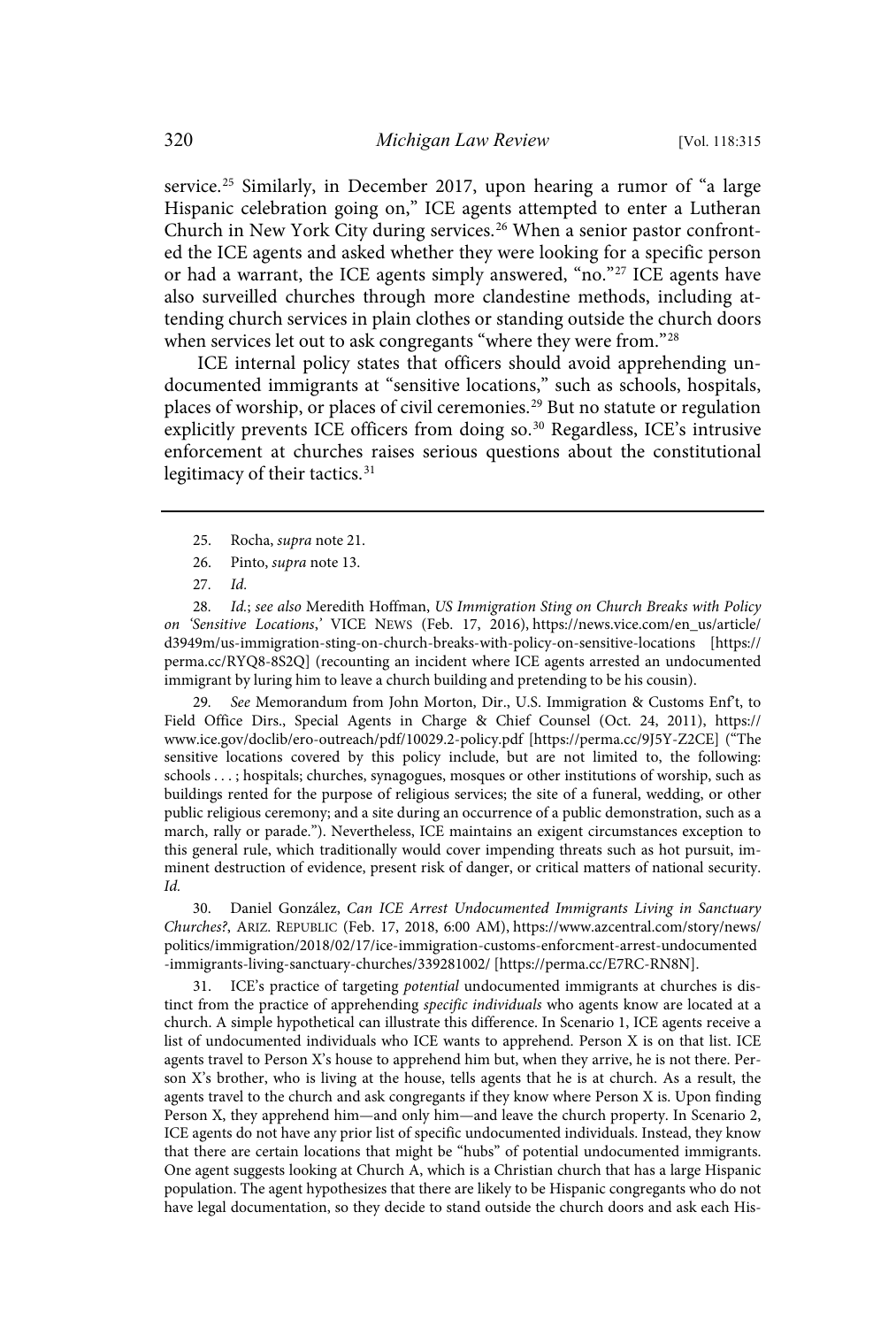#### B. Free Exercise Doctrine

ICE's practice of targeting churches implicates the First Amendment's Free Exercise Clause because it interferes with the constitutionally protected right to freely exercise one's religious beliefs without governmental intrusion.<sup>32</sup> The Free Exercise Clause provides that "Congress shall make no law respecting an establishment of religion, or prohibiting the free exercise thereof."<sup>33</sup> Since the inception of the First Amendment, the Court has developed a complex free exercise jurisprudence. 34

Three features of the doctrine are most relevant to assessing the constitutionality of ICE's raids. First, the Free Exercise Clause protects religious beliefs and often religious practices, but it does not provide protections for practices that violate the law. <sup>35</sup> For example, the Court upheld a federal prohibition of polygamy even though it interfered with a Mormon plaintiff's ability to practice.<sup>36</sup> The Court reasoned that while the Free Exercise Clause protects religious beliefs and often religious practices, it does not necessarily provide protections for religious practices that violate federal law.<sup>37</sup>

Nearly a century later, the Supreme Court introduced a balancing test into free exercise doctrine, weighing individual free exercise interests against governmental interests.<sup>38</sup> In *Wisconsin v. Yoder*, a group of Amish plaintiffs argued that a state law requiring high school attendance interfered with their ability to exercise their religion, which dictated that children of the faith should not attend school beyond the eighth grade.<sup>39</sup> The Court held that the state law unduly burdened the plaintiffs' religion because the interest in ex-

- 32. See U.S. CONST. amend. I.
- 33. Id.; accord Reynolds v. United States, 98 U.S. 145, 162 (1878).

34 . See Hale O Kaula Church v. Maui Planning Comm'n, 229 F. Supp. 2d 1056, 1068 (D. Haw. 2002) (quoting Messiah Baptist Church v. County of Jefferson, 859 F.2d 820, 824 (10th Cir. 1988) (describing the Free Exercise Clause's "fluid precedent")); see also A Delicate Balance: The Free Exercise Clause and the Supreme Court, PEW RES. CTR. (Oct. 24, 2007), http://www.pewforum.org/2007/10/24/a-delicate-balance-the-free-exercise-clause-and-thesupreme-court/ [https://perma.cc/RU4D-3H69].

- 35 . Reynolds, 98 U.S. 145.
- 36 . Id . at 166.

 $37.$   $Id.$ 

39. 406 U.S. at 208–09, 211.

panic-looking congregant where they are from and if they can show proof of legal status in this country. If an individual cannot provide this documentation, the agents separate them, interrogate them further, and apprehend them on the spot. Compare Trevor Bach, ICE Has Trapped This Immigrant in a Church for Three Months, VICE (Apr. 19, 2018, 8:37 PM), https://www.vice.com/en\_us/article/ne9mn7/ice-has-trapped-this-immigrant-in-a-church-forthree-months [https://perma.cc/VQ5R-WBTE], with supra note 21.

<sup>38.</sup> Wisconsin v. Yoder, 406 U.S. 205 (2012), employed the Sherbert test from Sherbert v. Verner, 374 U.S. 398, 403–04 (1936), in which the Court analyzed whether the law had imposed an undue burden on the free exercise of religion. If so, the Court weighed the governmental interest in serving the law against the claimant's interest in exercising his or her religion. Id. at 406–07. If the governmental interest was sufficiently compelling and narrowly tailored to meet that interest, the law was upheld. Id. at 407.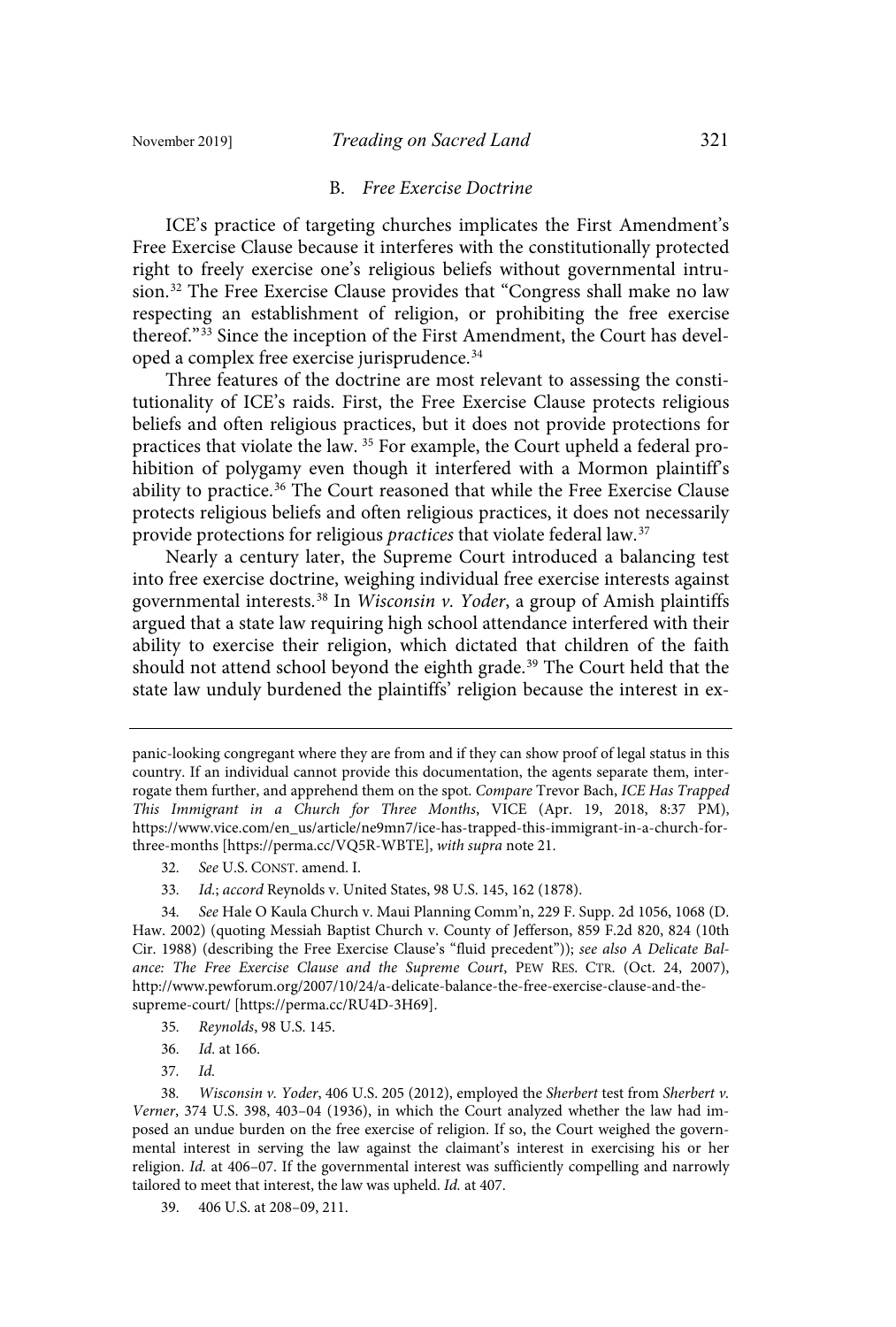pressing their religious identity through Amish community participation outweighed the state interest in mandating school attendance.<sup>40</sup>

Third, in 1991, the Court limited the applicability of Yoder's balancing test in Employment Division v. Smith.<sup>41</sup> The plaintiffs, who belonged to a Native American church, argued that an Oregon law banning the use of peyote violated their First Amendment rights.<sup>42</sup> The Court held that "neutral laws of general applicability" do not violate the Free Exercise Clause merely because, in practice, they burden a particular religious practice.<sup>43</sup> If the law was neutral on its face, meaning it could theoretically be applied to all populations equally, it did not violate the Free Exercise Clause.<sup>44</sup>

Modern free exercise doctrine is a fluid combination of the reasoning in Yoder and Smith.<sup>45</sup> Courts focus their analysis on whether a law or governmental action is neutral and generally applicable, rejecting free exercise claims when a law or action is deemed neutral but upholding the validity of claims where there is even a "subtle departure[] from neutrality" on matters of religion.<sup>46</sup> If the law or action is not neutral or generally applicable, courts theoretically will not have to delve into a Yoder balance-of-interests analysis because the law or action is facially discriminatory.<sup>47</sup> Facially neutral laws

40. See id. at 235-36.

42. Smith, 494 U.S. at 874-75.

43 . Id . at 878–82.

44. See id. Although Smith was superseded by the passage of a later federal statute, it remains good law when applied to the states. See Holt v. Hobbs, 135 S. Ct. 853, 859–60 (2015) (holding that the passage of the Religious Freedom Restoration Act (RFRA) superseded the holding in Smith that "neutral, generally applicable laws" do not violate the Free Exercise Clause). But see City of Boerne v. Flores, 521 U.S. 507, 534 (1997) (holding that RFRA was unconstitutional when applied to the states because its creation exceeded Congress's authority under Section 5 of the Fourteenth Amendment). Congress responded to Flores by passing the Religious Land Use and Institutionalized Persons Act (RLIUPA), but RLIUPA did not address free exercise claims beyond the context of religious land use and institutionalized detention. See 42 U.S.C. §§ 2000cc–cc–1 (2012).

45. See supra note 34.

46 . See Masterpiece Cakeshop, Ltd. v. Colo. Civil Rights Comm'n, 138 S. Ct. 1719, 1731 (2018) (quoting Church of Lukumi Babalu Aye, Inc. v. City of Hialeah, 508 U.S. 520, 534 (1993)).

47 . See Locke v. Davey, 540 U.S. 712, 732 (2004) (Scalia, J., dissenting) (explaining that in cases of facially discriminatory actions, the Court should "not pause to investigate whether [the government is] actually trying to accomplish the evil the Constitution prohibits. It is sufficient that the citizen's rights have been infringed."). Instead, courts often uphold the validity of

<sup>41.</sup> 494 U.S. 872, 901 (1990) (O'Connor, J., concurring); see Kenneth Marin, Note, Employment Division v. Smith: The Supreme Court Alters the State of Free Exercise Doctrine, 40 AM. U. L. REV. 1431, 1431, 1470 (1991) ("In Employment Division v. Smith, the United States Supreme Court severely limited the scope of the free exercise clause. . . . Although the Court did not explicitly overrule Yoder, it assigned the case a new meaning-one which the Court in Yoder did not intend."); Roald Mykkeltvedt, Employment Division v. Smith: Creating Anxiety by Relieving Tension, 58 TENN. L. REV. 603, 621 (1991) (describing courts' dismay at Smith's limiting of the Sherbert analysis). But see Note, The Best of a Bad Lot: Compromise and Hybrid Religious Exemptions, 123 HARV. L. REV. 1494, 1500 (2010) ("Smith not only declined to overrule Yoder and its kin, but went further and explicitly affirmed their continued vitality.").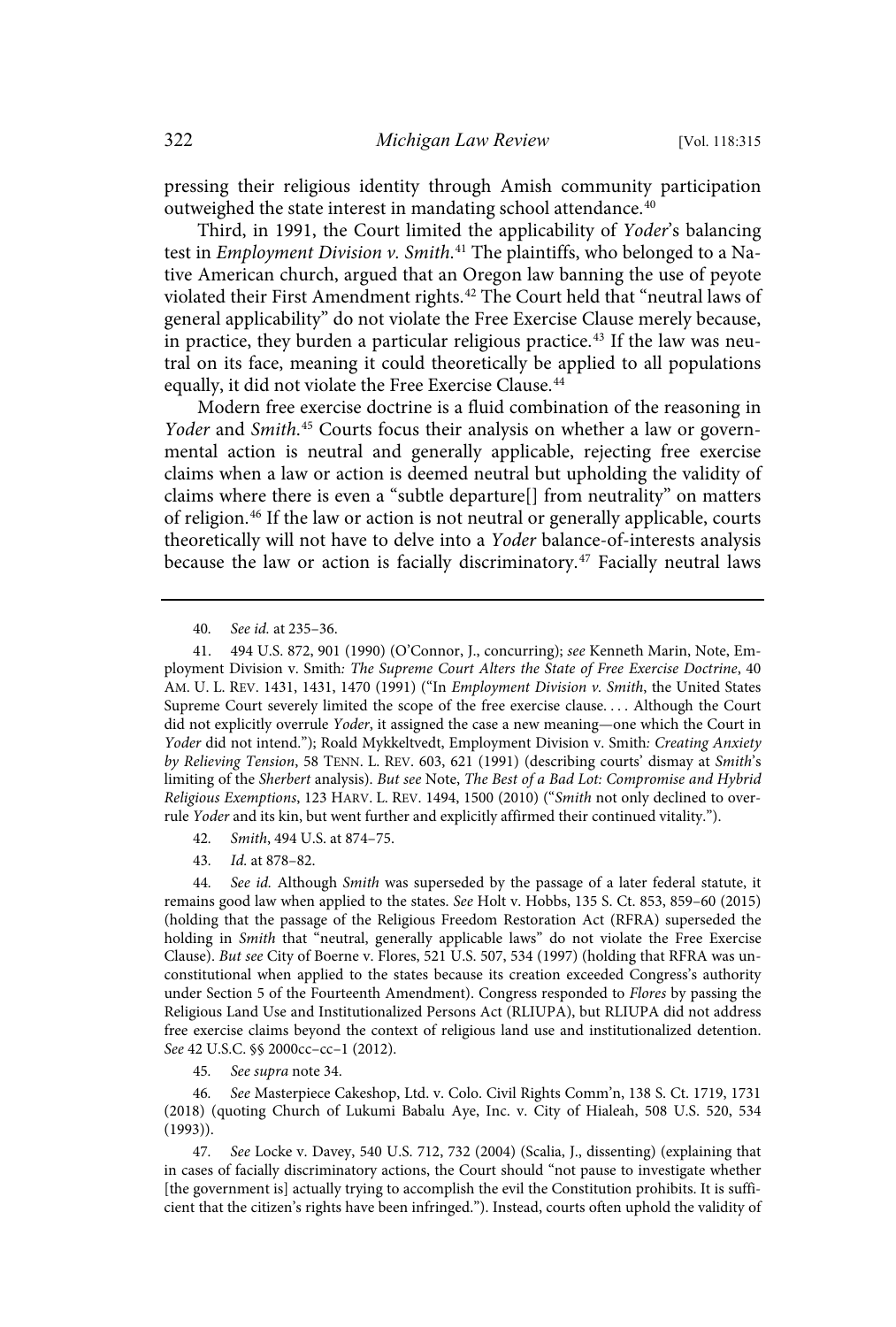can also be struck down under the Free Exercise Clause if they are applied in a discriminatory manner.<sup>48</sup> As a result, a free exercise claim can be brought as either a facial or an as-applied challenge.<sup>49</sup>

This doctrinal backdrop gives rise to several free exercise challenges to discriminatory targeting of specific churches based on the race or religion of the parishioners. Because ICE is targeting churches, many undocumented immigrants fear that attending church services may result in their arrest. 50 As a result, ICE's actions deter undocumented immigrants from attending weekly religious services, an act of faith fundamental to most Christian denominations.<sup>51</sup> Although ICE's policy of raids is neutral on its face, its disproportionate effect on Christian churches may be evidence of a discriminatory application.<sup>52</sup> This fundamental intrusion into a foundational religious practice is inconsistent with the notion that people are free to exer-

48. See, e.g., Church of Lukumi Babalu Aye, Inc. v. City of Hialeah, 508 U.S. 520, 533–40 (1993); Tenafly Eruv Ass'n v. Borough of Tenafly, 309 F.3d 144, 167 (3d Cir. 2002); see also Blackhawk v. Pennsylvania, 381 F.3d 202, 209 (3d Cir. 2004).

49. See supra note 48.

50. See, e.g., Zaira Cortés, ICE Raids Spur Fear, Activism in NYC Churches, VOICES OF NY (Apr. 10, 2017), https://voicesofny.org/2017/04/ice-raids-spur-fear-activism-in-nycchurches/ [https://perma.cc/N767-8F77]; Fear of Immigration Raids Partially to Blame for 100- Year-Old Church's Closure, CBS NEWS (Dec. 30, 2017, 11:31 PM), https://www.cbsnews.com/ news/fear-of-immigration-raids-partially-to-blame-for-100-year-old-churchs-closure/ [https:// perma.cc/Q2GR-EVWD].

51. See 1 Corinthians 16 (New Int'l Version) (suggesting that Christian churches in Corinth met for worship services every Sunday because they met for collections "on the first day of every week"); Exodus 20:8–10 (New Int'l Version) ("Remember the Sabbath day by keeping it holy. Six days you shall labor and do all your work, but the seventh day is a sabbath to the Lord your God."); see also Catechism of the Catholic Church, n.2042, HOLY SEE, http://www.vatican.va/archive/ENG0015/\_\_P75.HTM [https://perma.cc/69K8-9LMP] ("The first precept . . . '[y]ou shall attend Mass on Sundays and holy days of obligation[,]' . . . requires the faithful to participate in the Eucharistic celebration when the Christian community gathers together on the day commemorating the Resurrection of the Lord.").

Many different places of worship are participating in the resurgence of the sanctuary movement to help undocumented immigrants. See, e.g., Steve Large, Advocates Preparing for Large ICE Raid in California, CBS13 SACRAMENTO (Jan. 17, 2018, 11:26 PM), https:// sacramento.cbslocal.com/2018/01/17/immigration-raid-california/ [https://perma.cc/34SA-FN3T] (stating that B'nai Israel Synagogue in Sacramento includes a sanctuary space for undocumented immigrants); Kimberly Winston, Ohio Mosque Is First to Join Sanctuary Movement, RELIGION NEWS SERV. (Jan. 23, 2017), https://religionnews.com/2017/01/23/ohiomosque-is-first-to-join-sanctuary-movement/ [https://perma.cc/P392-ED9U] (stating that Clifton Mosque in Ohio joined the sanctuary movement). My research of reports has shown, however, that ICE has only targeted Christian churches that associate with undocumented immigrants, not other places of worship. See supra note 21 and accompanying text.

free exercise claims on the grounds that "[t]he Constitution 'commits government itself to religious tolerance, and upon even slight suspicion that proposals for state intervention stem from animosity to religion or distrust of its practices, all officials must pause to remember their own high duty to the Constitution and to the rights it secures.'" Masterpiece Cakeshop, 138 S. Ct. at 1731 (quoting Church of Lukumi Babalu Aye, Inc. v. City of Hialeah, 508 U.S. 520, 547 (1993)).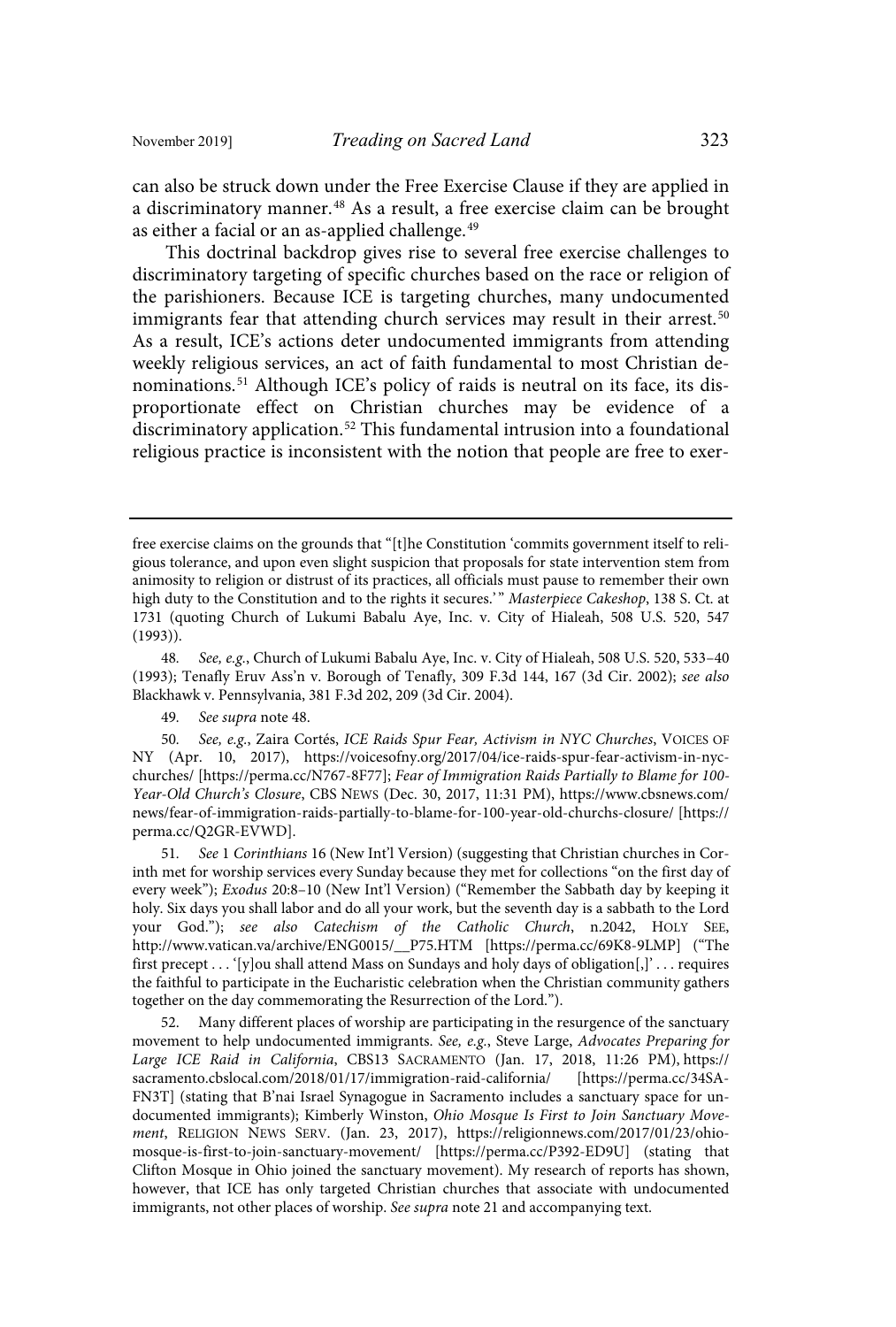cise their religion without burdensome and discriminatory government encroachment.

Churches have been at the center of a free exercise and immigration debate before: In the 1980s, religious institutions made a similar free exercise claim when Christian churches were charged for harboring undocumented immigrants as part of the national "sanctuary movement." <sup>53</sup> The churches argued that the charges interfered with the leaders' religiously ordained duties to practice charity and good works, which they argued were hallmarks of the Christian faith.<sup>54</sup> The courts rejected this free exercise argument, stating that nothing "suggested that devout Christian belief mandate[d] participation in the 'sanctuary movement.' " <sup>55</sup> But ICE's targeting of churches during Sunday services is distinguishable from the 1980s sanctuary cases because the raids at issue here involve direct disturbances of Sabbath Day services where attendance and participation is required, not suggested, in the Christian faith.<sup>56</sup>

## C. Freedom of Association Doctrine

ICE's practice of targeting churches also runs afoul of the right to free association. Although the First Amendment does not explicitly mention a "freedom of association," the Supreme Court has found that this right is so fundamental to free speech that it exists under the First Amendment.<sup>57</sup> The freedom of association protects, in part, expressive association.<sup>58</sup> Expressive association refers to the right to associate with others who engage in "activities protected by the First Amendment—speech, assembly, petition for the redress of grievances, and the exercise of religion."<sup>59</sup>

<sup>53</sup> . See Joseph Darrow, Note, Criminalizing Love of Thy Immigrant Neighbor? The Conflict Between Religious Exercise and Alabama's Immigration Laws, 26 GEO. IMMIGR. L.J. 161, 167 (2011); see also Cristina M. Rodríguez, The Significance of the Local in Immigration Regulation, 106 MICH. L. REV. 567, 600–01 (2008).

<sup>54.</sup> See United States v. Aguilar, 883 F.2d 662, 694 (9th Cir. 1989); see, e.g., Glenn Obenberger, Created in Christ Jesus for Good Works: How Christian Charity Serves to Engage Others with Jesus, EVANGELICAL LUTHERAN SYNOD (2012), https://els.org/resources/ document-archive/convention-essays/essay2012-obenberger/ [https://perma.cc/J469-DPCM].

<sup>55</sup> . Aguilar, 883 F.2d at 694; accord United States v. Merkt, 794 F.2d 950, 956 (5th Cir. 1986).

<sup>56.</sup> See supra note 51 and accompanying text.

<sup>57</sup> . See Bates v. City of Little Rock, 361 U.S. 516, 528 (1960) (Black & Douglas, JJ., concurring) ("First Amendment rights are beyond abridgment either by legislation . . . or by suppression or impairment through harassment, humiliation, or exposure by government. One of those rights, freedom of assembly, includes of course freedom of association; and it is entitled to no less protection than any other First Amendment right.").

There are two types of protected association: intimate association and expressive association. See Roberts v. U.S. Jaycees, 468 U.S. 609, 617–18 (1984). Intimate association refers to the right to engage in and maintain "certain intimate human relationships" without government intrusion. Id.

<sup>59.</sup> *Id.* at 618.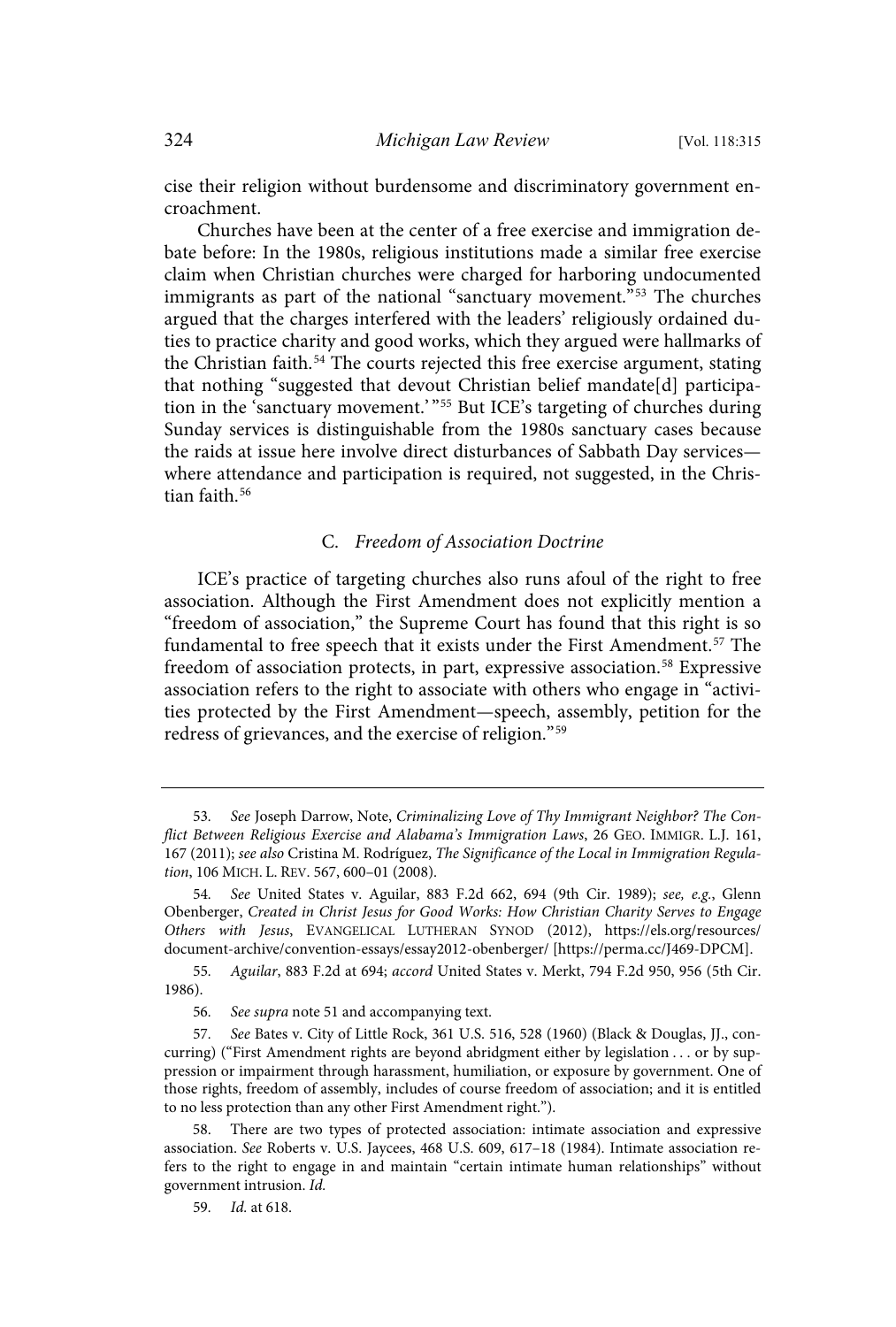But like most rights, the right to association has its limits.<sup>60</sup> The government can legally infringe upon expressive association if it can show that its policy serves a compelling governmental interest that cannot be carried out through less restrictive means. <sup>61</sup> Under this strict scrutiny analysis, courts consider the individual's right to freely associate and the governmental interest in restricting it, determining whether the government policy is narrowly tailored to achieve the government's purported compelling interest. $62$ 

ICE's racially and religiously targeted raids punish undocumented immigrants' choice to associate with a particular church. Because the Supreme Court has already held that churches are expressive associations, <sup>63</sup> ICE's targeting tactics violate undocumented immigrants' right to associate with the churches. Whether they are parishioners seeking a place to worship <sup>64</sup> or homeless members of the community seeking refuge,<sup>65</sup> these immigrants maintain a strong association with their church. These two groups overlap, as temporary church residents often participate in spiritual help offered by the church, such as prayer and religious ministry.<sup>66</sup> ICE's church intrusions therefore implicate issues of free association, but affected undocumented immigrants may not have the legal foundation to challenge these actions.

## II. THE WHO: LEGAL AND PRACTICAL OBSTACLES TO BRINGING A FIRST AMENDMENT CLAIM

Although First Amendment doctrine may theoretically provide an avenue for undocumented immigrants to challenge ICE's discriminatory raids, legal and practical obstacles stand in the way. This Part explores the undefined relationship between undocumented immigrants and the First Amendment and discusses the practical barriers that impede and deter constitutional challenges by undocumented immigrants.

64. See Rocha, supra note 21 (describing how the pastor of Vida Church Sacramento pleaded with its parishioners to return to church despite ICE targeting).

65. See Emmons, supra note 1 (describing how the Rising Hope Methodist Church served as a shelter for undocumented immigrants).

<sup>60</sup> . See U.S. Civil Serv. Comm'n v. Nat'l Ass'n of Letter Carriers, AFL-CIO, 413 U.S. 548, 567 (1973) ("Neither the right to associate nor the right to participate in political activities is absolute in any event.").

<sup>61.</sup> See Democratic Party of U.S. v. Wisconsin ex rel. La Follette, 450 U.S. 107, 124-25 (1981).

<sup>62.</sup> *Id.* at 125-26.

<sup>63.</sup> Hosanna-Tabor Evangelical Lutheran Church & Sch. v. EEOC, 565 U.S. 171, 200–01 (2012) (Alito, J., concurring) ("Religious groups are the archetype of associations formed for expressive purposes, and their fundamental rights surely include the freedom to choose who is qualified to serve as a voice for their faith.").

<sup>66.</sup> See Quick to Listen: Why Undocumented Immigrants Are Flocking to This Evangelical Church, CHRISTIANITY TODAY (Mar. 23, 2017), https://www.christianitytoday.com/ct/2017/ march-web-only/undocumented-immigrants-flocking-evangelical-church.html [https:// perma.cc/4BW2-VHJG].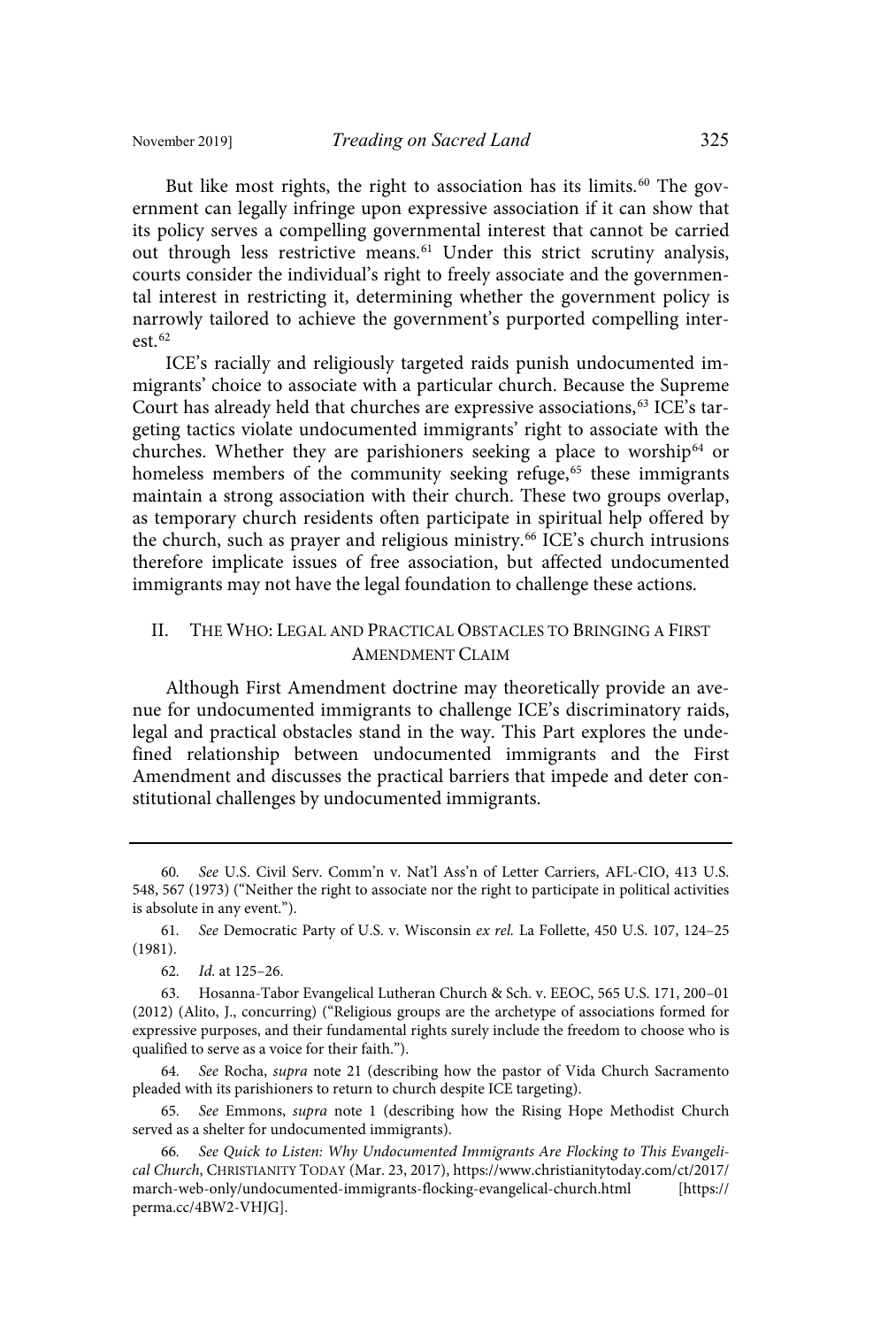#### 326 *Michigan Law Review* [Vol. 118:315

#### A. Legal Considerations

#### 1. Uncertain Protection Under the First Amendment

Whether undocumented immigrants receive protection under the First Amendment is a threshold question. <sup>67</sup> The Supreme Court has never explicitly awarded undocumented immigrants protection under the First Amendment, leaving a conflicted jurisprudence. <sup>68</sup> A few judicial opinions have found that the First Amendment covers undocumented immigrants, arguing that denying them this protection contravenes the intent behind the Equal Protection principle.<sup>69</sup> But the Supreme Court has at least implied that the First Amendment does not apply to undocumented immigrants<sup>70</sup> by inter-

See Steve Vladeck, What's Missing from Constitutional Analyses of Donald Trump's Muslim Immigration Ban, JUST SECURITY (Dec. 10, 2015), https://www.justsecurity.org/28221 /missing-constitutional-analyses-donald-trumps-muslim-immigration-ban/ [https://perma.cc /N2RQ-KGFF] ("[R]eligious discrimination also implicates the Free Exercise and Establishment Clauses — two provisions that have seldom, if ever, shown up in the Supreme Court's plenary power jurisprudence."). This uncertainty stems, in part, from the Supreme Court's reluctance to make constitutional rulings regarding noncitizens. See Alina Das, Administrative Constitutionalism in Immigration Law, 98 B.U. L. REV. 485, 498 (2018) ("Since the first enactment of the modern INA in 1952, the Supreme Court has applied the canon [of constitutional avoidance] to avoid serious constitutional concerns posed by immigration provisions in several cases."). The Court often employs the "constitutional avoidance doctrine" to evade answering the question of whether noncitizens are entitled to certain constitutional protections. See, e.g., Clark v. Martinez, 543 U.S. 371, 380–81 (2005) (resolving a statute using statutory interpretation rather than addressing due process concerns); Zadvydas v. Davis, 533 U.S. 678, 699 (2001) (resolving a mandatory detention statute using statutory interpretation rather than addressing due process concerns); INS v. St. Cyr, 533 U.S. 289, 305 (2001) (resolving a jurisdictionstripping statute using statutory interpretation rather than addressing due process concerns); United States v. Witkovich, 353 U.S. 194, 201–02 (1957) (resolving a deportation supervision statute using statutory interpretation rather than addressing due process concerns). But see Jennings v. Rodriguez, 138 S. Ct. 830, 844 (2018) (holding that statutory interpretation is not appropriate for a detention statute because it is not ambiguous).

69 . See Bridges v. Wixon, 326 U.S. 135, 161 (1945) (Murphy, J., concurring) (arguing that noncitizens are protected by the First, Fifth, and Fourteenth Amendments); Am.-Arab Anti-Discrimination Comm. v. Meese, 714 F. Supp. 1060, 1081 (C.D. Cal. 1989) ("[I]t is impossible to adopt for aliens a lower degree of First Amendment protection solely in the deportation setting without seriously affecting their First Amendment rights outside that setting."), rev'd on other grounds, 970 F.2d 501 (9th Cir. 1991); cf. United States v. Verdugo-Urquidez, 494 U.S. 259, 276 (1990) (Kennedy, J., concurring) (arguing that the Fourth Amendment's use of the phrase "the people" might not limit their protections to only U.S. citizens).

70 . See Verdugo-Urquidez, 494 U.S. at 265 ("[An] [e]xcludable alien is not entitled to First Amendment rights, because '[h]e does not become one of the people to whom these things are secured by our Constitution by an attempt to enter forbidden by law" (quoting

<sup>67</sup> . Compare infra note 69 and accompanying text (collecting opinions that have suggested that undocumented immigrants receive protection under the First Amendment), with infra note 70 and accompanying text (collecting opinions that have found that certain constitutional protections are reserved for U.S. citizens). See also Zadvydas v. Underdown, 185 F.3d 279, 289 (5th Cir. 1999) ("Indeed, the Court has accepted collateral damage to the constitutional rights of citizens as an acceptable price to pay in deference to the plenary power over aliens of the political branches of the national government.").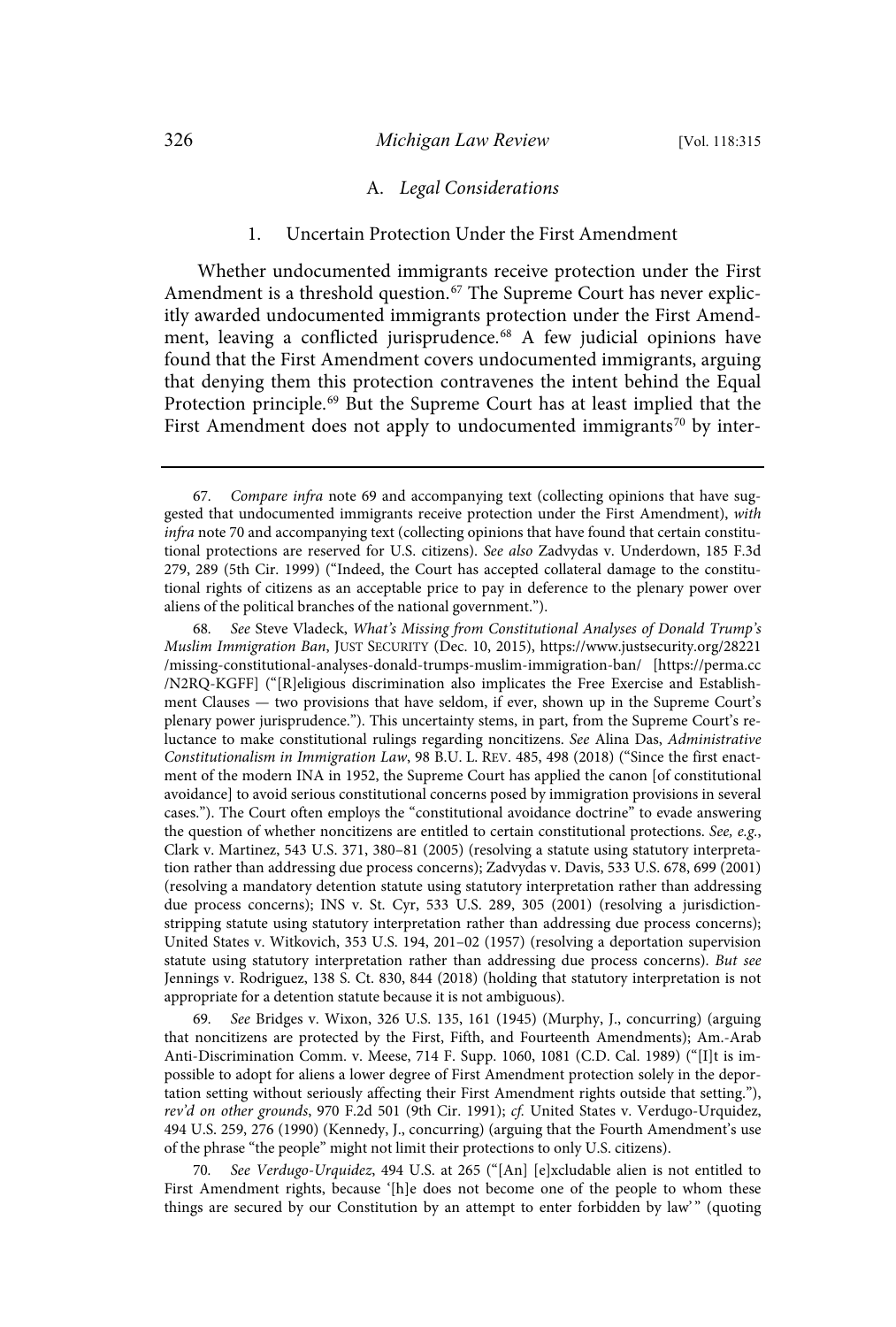preting the text of "the people" in certain amendments as meaning strictly U.S. citizens. 71

Despite this interpretation, the Supreme Court has hinted at a potential avenue for noncitizens to overcome this constitutional barrier.<sup>72</sup> In Verdugo-Urquidez, the Court held that a noncitizen who was extradited to the United States to face drug charges did not enjoy constitutional rights because he did not have a "significant voluntary connection with the United States."<sup>73</sup> Implicitly, the Court seemed to acknowledge that a "significant voluntary connection" could be sufficient to attain constitutional protection in some cases.<sup>74</sup> The Court, however, has only referenced the standard once since its creation, when it found that a lower court erred in determining that there was no "significant voluntary connection."<sup>75</sup> Given the limited case law using the significant voluntary connection standard, and understanding that applying the standard would potentially create significant constitutional protections for 11.7 million people, it is hard to predict whether the Court would read its limited precedent so expansively.<sup>76</sup>

71. See District of Columbia v. Heller, 554 U.S. 570, 580-81 (2008) (holding that "the people" in the context of the Second Amendment means U.S. citizens). But see Justine Farris, Note, The Right of Non-Citizens to Bear Arms: Understanding "The People" of the Second Amendment, 50 IND. L. REV. 943, 945 (2017) (arguing that constitutional protection under the Second Amendment should be given to all noncitizens).

- 72. See Verdugo-Urquidez, 494 U.S. at 271.
- $73.$   $Id.$
- 74. See id. Further, the Court in Johnson v. Eisentrager stated:

339 U.S. 763, 770 (1950).

United States ex rel. Turner v. Williams, 194 U.S. 279, 292 (1904))). Since Verdugo cited a 1904 case to state this proposition, it is unclear how the Court would address this language in the present day. See Mathilda McGee-Tubb, Comment, Sometimes You're In, Sometimes You're Out: Undocumented Immigrants and the Fifth Circuit's Definition of "The People" in United States v. Portillo-Muñoz, 53 B.C. L. REV. E-SUPPLEMENT 75, 79–80 (2012) (explaining that Verdugo-Urquidez's precedential value is ambiguous because the Supreme Court did not command a majority with respect to its substantial connections test).

The alien ... has been accorded  $a[n] \ldots$  ascending scale of rights as he increases his identity with [American] society.... Mere lawful presence in the country creates an implied assurance of safe conduct and gives him certain rights; they become more extensive and secure when he makes preliminary declaration of intention to become a citizen, and they expand to those of full citizenship upon naturalization.

<sup>75</sup> . See Hernandez v. Mesa, 137 S. Ct. 2003, 2007 (2017); cf . Trump v. Int'l Refugee Assistance Project, 137 S. Ct. 2080, 2089 (2017) ("An American individual . . . that has a bona fide relationship with a particular person seeking to enter the country as a refugee can legitimately claim concrete hardship if that person is excluded. . . . But when it comes to refugees who lack any such connection to the United States, ... the balance tips in favor of the Govern $ment[] \ldots$ ").

<sup>76.</sup> David H.K. Nguyen, #ICEOffOurCampus: The Liability and Responsibility of Colleges and Universities for the Educational Attainment of DREAMers, 5 BELMONT L. REV. 151, 154 (2018).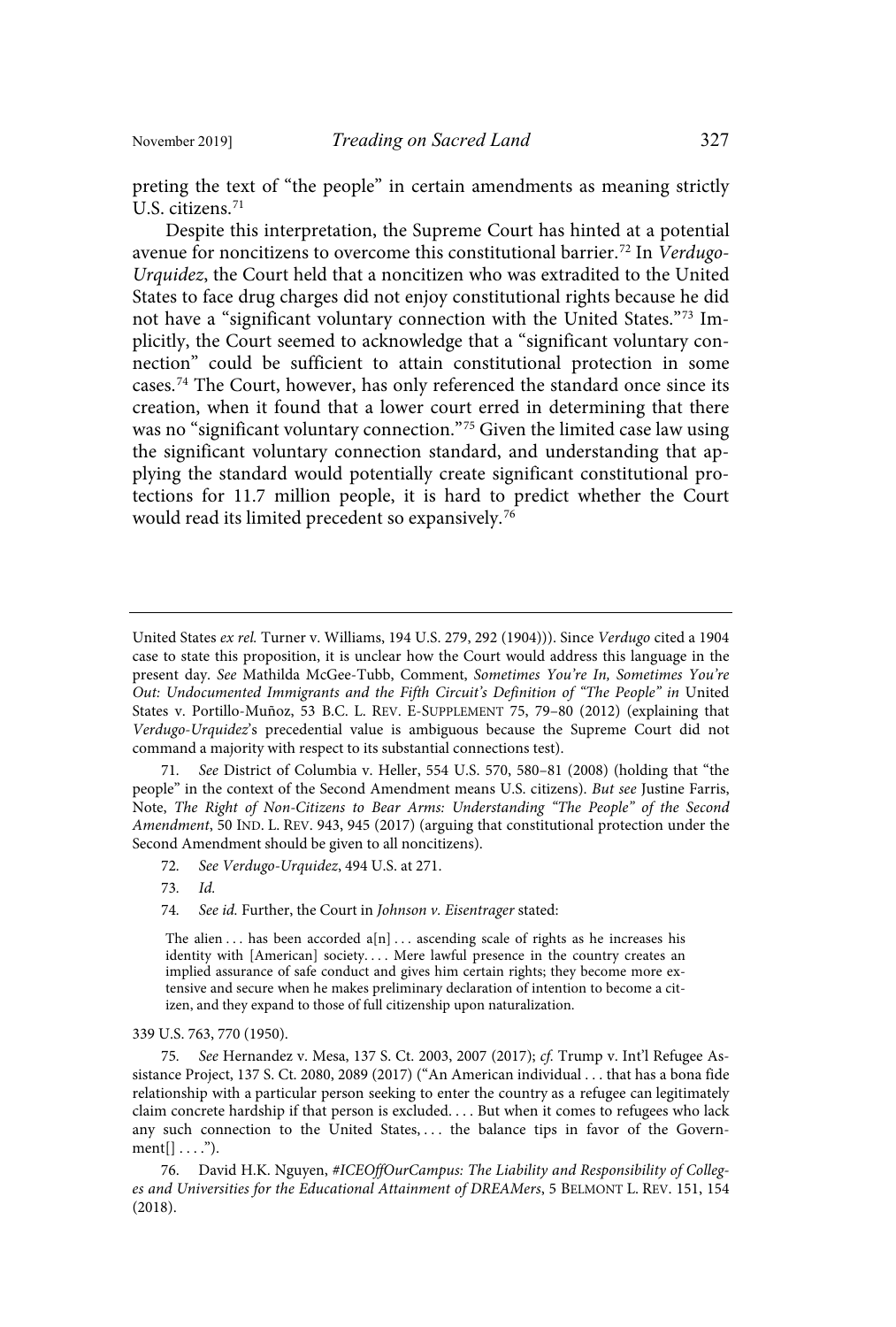#### 2. Problems with Remedy

Even if the Supreme Court were to find that undocumented immigrants are entitled to First Amendment protection, the lack of viable remedies for First Amendment violations would pose an additional issue.<sup>77</sup> A finding that one's rights were violated is merely a moral victory if a prevailing undocumented immigrant is rewarded with a fast track to removal proceedings. 78 Therefore, an adequate remedy must protect the affected undocumented immigrant from deportation proceedings.<sup>79</sup>

One potential remedy could be an application of the exclusionary rule such that evidence obtained in violation of constitutional rights would be inadmissible in civil removal proceedings.<sup>80</sup> In the context of ICE's church raids, this would require that evidence obtained during an unconstitutional targeted arrest at a church be excluded from any subsequent removal proceedings.<sup>81</sup> This remedy is of dubious use, however, because the Court held in 1984 in INS  $\nu$ . Lopez-Mendoza that the exclusionary rule does not generally apply to civil removal hearings.<sup>82</sup>

While the Court did carve out two exceptions, the applicable exception is narrow and difficult to establish.<sup>83</sup> This exception requires showing an "egregious" violation of a constitutional amendment by immigration offic-

81. See id.

<sup>77.</sup> See generally Peter Margulies, Noncitizens' Remedies Lost?: Accountability for Overreaching in Immigration Enforcement, 6 FIU L. REV. 319 (2011) (concluding that remedies for noncitizens whose rights are infringed by the government are often ineffective or even unavailable).

<sup>78.</sup> An immigrant who publicly reveals herself as undocumented might invite the government to initiate removal proceedings. See 8 U.S.C. § 1229 (2012) (initiation of removal proceedings); see also John Burnett, Immigration Advocates Warn ICE Is Retaliating for Activism, NPR (Mar. 16, 2018, 10:29 AM), https://www.npr.org/2018/03/16/593884181/immigrationadvocates-warn-ice-is-retaliating-for-activism [https://perma.cc/F8CW-DXKK] (explaining how immigrant activists who have criticized ICE's policies have subsequently been arrested and placed in removal proceedings).

<sup>79.</sup> Cf. Jason A. Cade, Enforcing Immigration Equity, 84 FORDHAM L. REV. 661, 682 (2015) ("[B]y the time [noncitizens] reach removal proceedings, their best chance to avoid removal has already passed." (quoting Stephen Lee, De Facto Immigration Courts, 101 CALIF. L. REV. 553, 556 (2013))).

<sup>80.</sup> See generally Michael J. O'Brien, Comment, "Widespread" Uncertainty: The Exclusionary Rule in Civil-Removal Proceedings, 81 U. CHI. L. REV. 1883 (2014) (arguing for a more expansive reading of the "widespread" exception to allow the exclusionary rule to apply in civil removal proceedings).

<sup>82.</sup> 468 U.S. 1032, 1050 (1984) (holding that the exclusionary rule does not apply in the deportation context because the balance of interests weighs in favor of INS over undocumented immigrants).

<sup>83.</sup> The two exceptions that allow for the exclusionary rule in civil removal proceedings apply when (1) a violation of the individual's constitutional rights was "egregious" or (2) a violation of the Fourth Amendment has become "widespread" among immigration officers. See id. at 1050–51 (plurality opinion). The second exception is inapplicable in this case because it only applies to Fourth Amendment violations.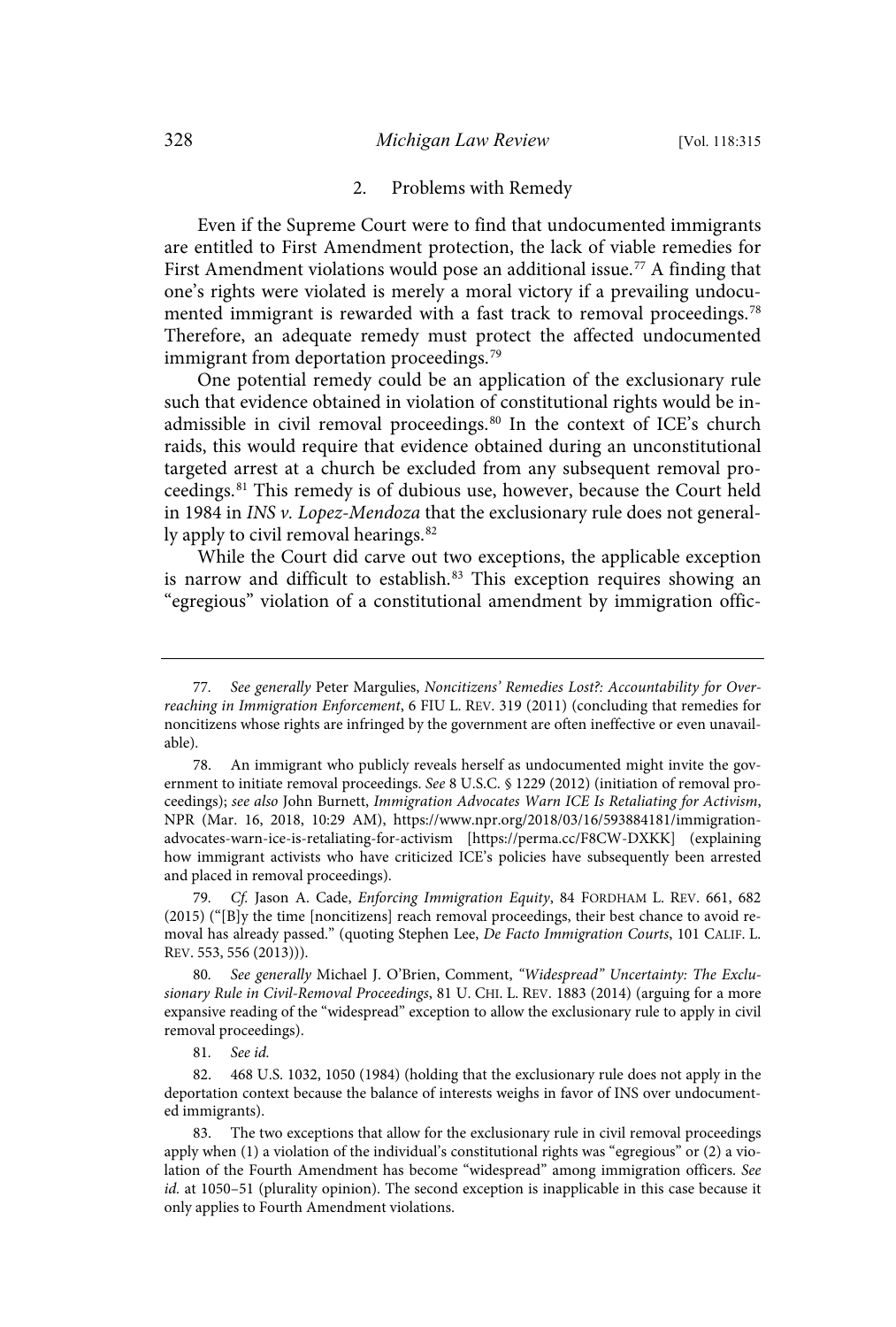ers.<sup>84</sup> Courts have explained, however, that different constitutional standards apply to different amendments to show "egregiousness." <sup>85</sup> And the Second Circuit declined to apply the exclusionary rule exceptions to First Amendment violations altogether, finding that these violations do not make obtained evidence any less reliable, which means they lack sufficient basis to warrant application of the exclusionary rule.<sup>86</sup> It is therefore unlikely that the exclusionary rule would provide sufficient protection to undocumented immigrants already deterred from bringing constitutional challenges.<sup>87</sup>

Undocumented immigrants then have two main options for remedies: monetary damages or injunctive relief. Damages would not provide lasting relief to parishioners because government agents would be shielded by immunity.<sup>88</sup> An injunction, by comparison, is not limited by immunity and would provide proactive, reliable relief. <sup>89</sup> An effective injunction would forbid ICE agents from conducting targeted immigration raids at the affected churches.<sup>90</sup> An injunction would also promote accountability and have a broad, immediate impact. Since government immunity does not protect federal agencies that violate injunctions from liability, ICE and its agents could

86. Montero v. INS, 124 F.3d 381, 386 (2d Cir. 1997) (holding that the exclusionary rule should not apply because violations of the First Amendment do not "affect the fairness or reliability of the deportation proceeding").

87. See O'Brien, supra note 80, at 1889. But see Stella Burch Elias, "Good Reason to Believe": Widespread Constitutional Violations in the Course of Immigration Enforcement and the Case for Revisiting Lopez-Mendoza, 2008 WIS. L. REV. 1109, 1115 ("[P]rinciples of fundamental fairness and concern for the rule of law that animated the Lopez-Mendoza majority's widespread-violation exception in 1984 now counsel the reintroduction of the exclusionary rule in immigration proceedings.").

88. Claims against governmental agencies often mean that some form of governmental immunity is triggered, barring a monetary damages suit against the agencies. See 28 U.S.C. § 2679(b) (2012).

89. See 5 U.S.C. § 702 (2012) ("An action in a court of the United States seeking relief other than money damages and stating a claim that an agency or an officer or employee thereof acted or failed to act in an official capacity or under color of legal authority shall not be dismissed nor relief therein be denied on the ground that it is against the United States or that the United States is an indispensable party."). To obtain a permanent injunction, a plaintiff must show that (1) it suffered an irreparable injury, (2) available remedies at law are inadequate to compensate for the injury, (3) a balance of hardships analysis shows that a remedy in equity is warranted, and (4) the public interest would not be disserved by the injunction. EBay Inc. v. MercExchange, L.L.C., 547 U.S. 388, 391 (2006).

90. Cf. Memorandum in Support of Motion for Class Certification, L. v. U.S. Immigration & Customs Enf't, 310 F. Supp. 3d 1133 (S.D. Cal. Mar. 9, 2018) (No. 18-428) (advocating for a nationwide injunction prohibiting ICE from separating families).

<sup>84.</sup> Cf. id. ("Finally, we do not deal here with egregious violations of Fourth Amendment or other liberties that might transgress notions of fundamental fairness and undermine the probative value of the evidence obtained.").

<sup>85</sup> . See Oliva-Ramos v. U.S. Att'y Gen., 694 F.3d 259, 276 (3d Cir. 2012) ("[T]he difference between reviewing [the government's] actions under the reasonableness standard of the Fourth Amendment or the shocks the conscience standard of the Fourteenth Amendment may be determinative." (quoting Gottlieb ex rel. Calabria v. Laurel Highlands Sch. Dist., 272 F.3d 168, 171 (3d Cir. 2001))).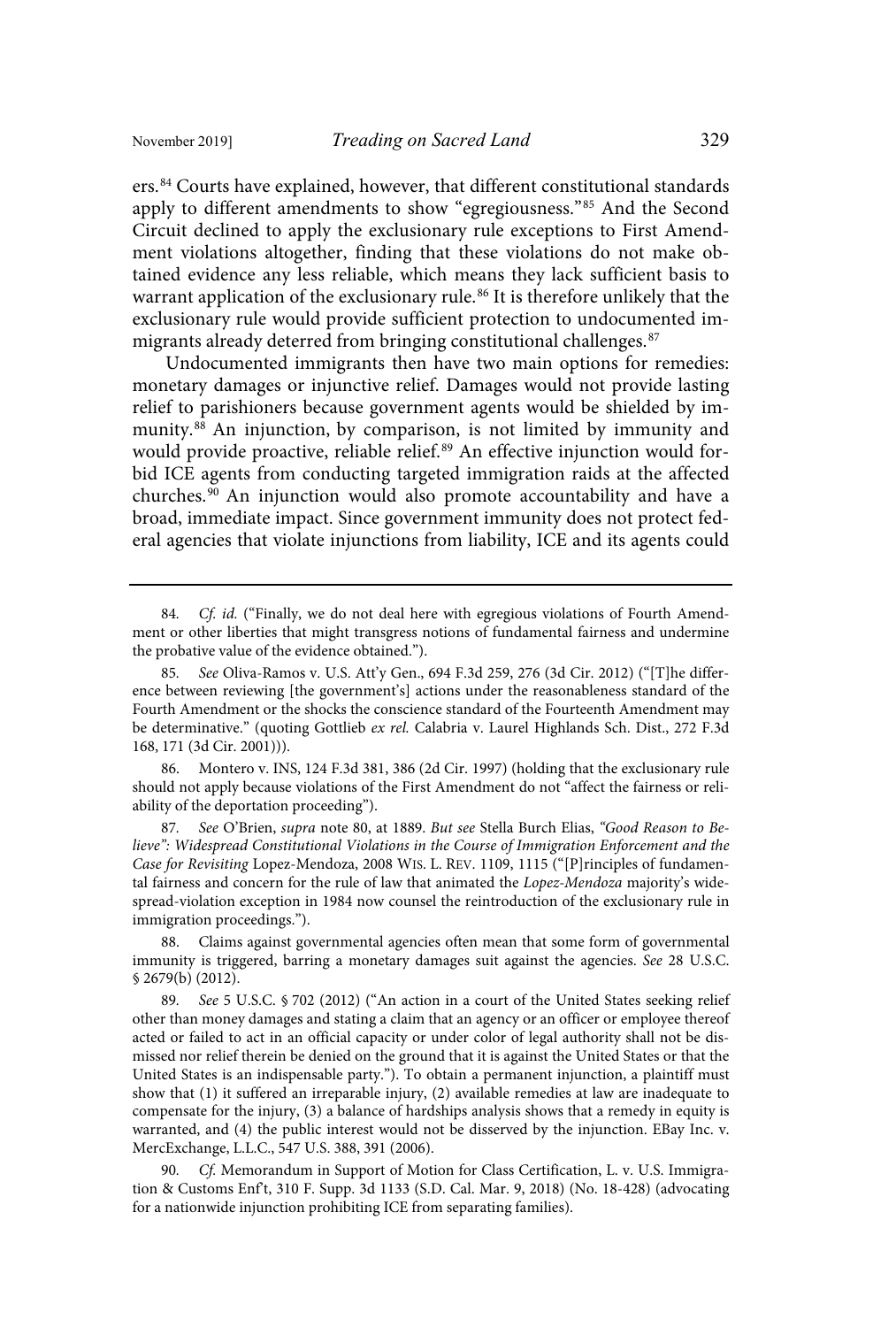be held in contempt of court for violating such an injunction.<sup>91</sup> Further, a nationwide injunction would have an even broader impact than a partyspecific injunction, protecting not only the plaintiffs involved but also future targets of ICE raids at churches across the country.<sup>92</sup> Permanent injunctions are only granted once plaintiffs have been successful in proving their case and only then in extraordinary circumstances.<sup>93</sup> But given ICE's blatant and repeated targeting of churches, the merits of a potential First Amendment claim are strong and the case would likely constitute an extraordinary circumstance.

#### B. Practical Considerations

Beyond the legal obstacles that undocumented immigrants face when bringing First Amendment claims, there are also practical considerations that affect their ability to seek relief. The fear of deportation looms large. Despite potentially strong First Amendment claims, undocumented immigrants are unlikely to risk exposure to hostile governmental authorities.<sup>94</sup> This fear of exposure runs deep for undocumented immigrants, often deterring them from reporting even violent crimes, such as assaults, rapes, or burglaries.<sup>95</sup> Understandably, undocumented immigrants may refrain from bringing litigation against ICE agents who enforce the law against them. Weighing their short-term priority of survival against their long-term priority of stability in the United States, undocumented immigrants are disincentivized from bringing First Amendment claims that would jeopardize their presence in the country.<sup>96</sup>

<sup>91.</sup> See Nicholas R. Parrillo, The Endgame of Administrative Law: Governmental Disobedience and the Judicial Contempt Power, 131 HARV. L. REV. 685, 697 (2018) (noting that contempt findings have a "substantial if imperfect deterrent power").

<sup>92.</sup> Cf. Trump v. Hawaii, 138 S. Ct. 2392, 2446 n.13 (2018) (Sotomayor, J., dissenting) ("Given the nature of the Establishment Clause violation and the unique circumstances of this case, the imposition of a nationwide injunction was 'necessary to provide complete relief to the plaintiffs.'" (quoting Madsen v. Women's Health Ctr., Inc., 512 U.S. 753, 765 (1994))); see also Califano v. Yamasaki, 442 U.S. 682, 702 (1979) ("[T]he scope of injunctive relief is dictated by the extent of the violation established, not by the geographical extent of the plaintiff class.").

<sup>93.</sup> See, e.g., Monsanto Co. v. Geertson Seed Farms, 561 U.S. 139, 156, 165 (2010) ("An injunction is a drastic and extraordinary remedy, which should not be granted as a matter of course.").

<sup>94.</sup> Cf. Debra J. Robbin, When Undocumented Immigrants Don't Report Crimes, We All Suffer, WBUR (Sept. 22, 2017), http://www.wbur.org/cognoscenti/2017/09/22/undocumentedimmigrants-report-crimes-debra-j-robbin [https://perma.cc/49TG-5K8J].

<sup>95.</sup> Id.

Cf. New ACLU Report Shows Fear of Deportation Is Deterring Immigrants from Reporting Crimes, ACLU (May 3, 2018), https://www.aclu.org/news/new-aclu-report-shows-feardeportation-deterring-immigrants-reporting-crimes [https://perma.cc/MHC2-RLEB] ("[F]ear of deportation is stopping immigrants from . . . participating in court proceedings."). Undocumented immigrants are also less likely to file civil claims because of fear of exposure. See Roxana Mondragón, Note, Injured Undocumented Workers and Their Workplace Rights: Advocating for a Retaliation Per Se Rule, 44 COLUM. J.L. & SOC. PROBS. 447, 456 (2011) (stating that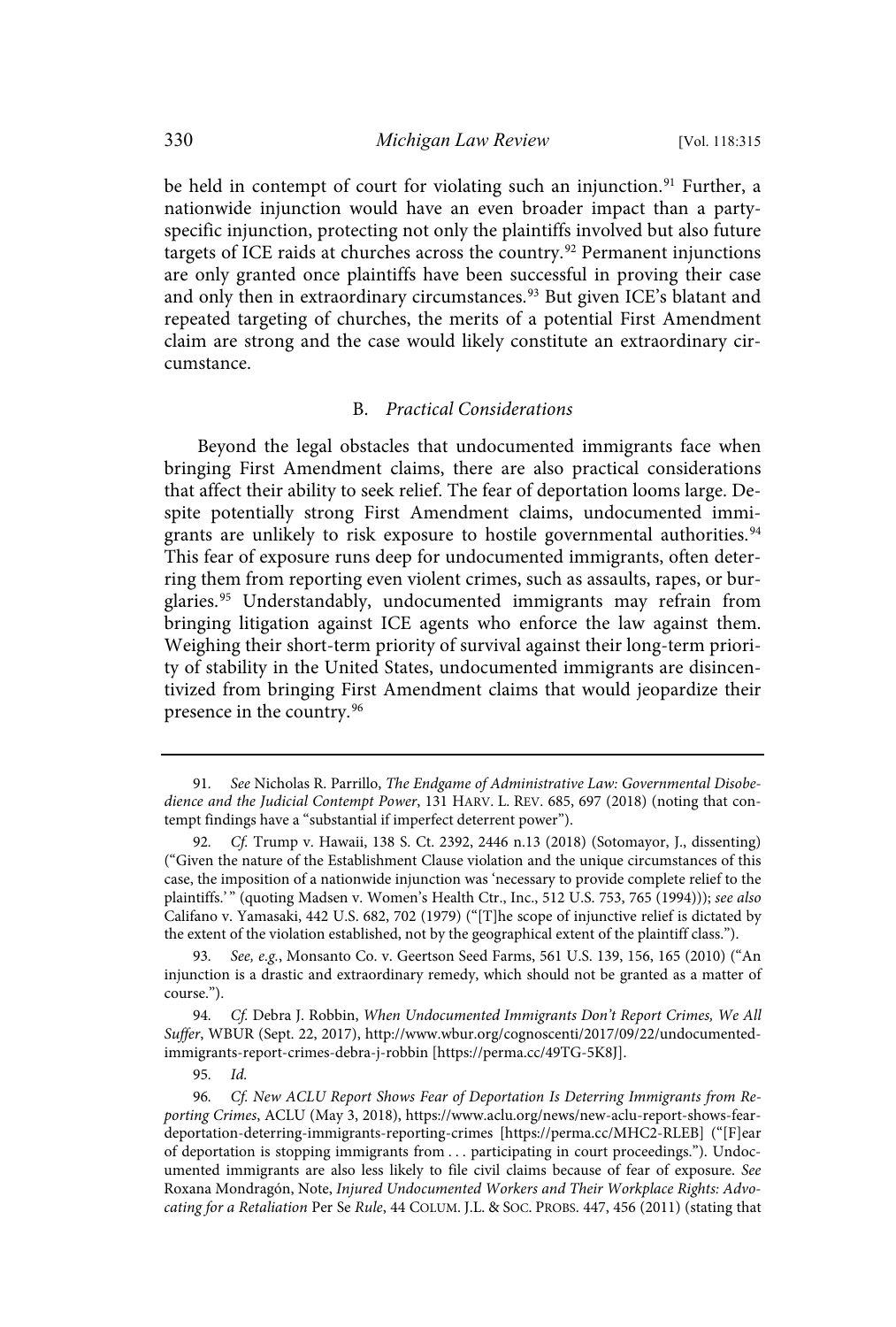Finally, many undocumented immigrants simply lack the knowledge necessary to assert constitutional violations.<sup>97</sup> Significant financial and language barriers, such as lack of funds to hire an attorney or lack of English fluency, make it difficult to obtain such information.<sup>98</sup> In practice, these barriers prevent undocumented immigrants from gaining meaningful familiarity with U.S. legal institutions.<sup>99</sup> But those barriers aside,<sup>100</sup> the legal community is also uncertain about the protections afforded to undocumented immigrants under the First Amendment.<sup>101</sup> Taken together, these obstacles make it difficult for undocumented immigrants to initiate these challenges.<sup>102</sup>

## III. STANDING AND ALTERNATIVE CLAIMANTS FOR FIRST AMENDMENT CLAIMS

Given the significant practical and legal obstacles deterring undocumented immigrants from challenging First Amendment violations, this Note advocates for a more effective solution: U.S. citizens whose constitutional rights are infringed upon by these targeted raids should bring First Amendment claims against ICE.

U.S. citizens affected by ICE's targeted raids are substantially more likely than undocumented parishioners to prevail in a First Amendment suit. 103

98. THE ADVOCATES FOR HUMAN RIGHTS, MOVING FROM EXCLUSION TO BELONGING 75–91 (2014), https://www.theadvocatesforhumanrights.org/uploads/chapter\_2\_access\_to\_ justice.pdf [https://perma.cc/3YTZ-5Z9S].

99. See id.

100. Fortunately, with the advent of bilingual legal advertisements and immigrationspecific legal aid clinics, this obstacle is becoming easier to overcome. See, e.g., About Us, LEGAL AID SOC'Y OF CLEVELAND, https://lasclev.org/about-us/overview/ [https://perma.cc/ A3X9-XSJ9] (advertising immigration-specific legal aid services in multiple languages).

101. See supra Section II.A.1. The unique challenges that undocumented clients face demonstrates the importance for the legal community of being aware of the race and ethnicity of their clients as it may affect their immigration proceedings. Cf . Alan J. Gocha, Note, A Call for Realism in the Justice System: Why Criminal Defense Attorneys Should Take Race into Account When Advising Clients, 28 GEO. J. LEGAL ETHICS 547 (2015).

102. See Ewing, supra note 97.

103. It is undisputed that U.S. citizens have protection under the First Amendment. See U.S. CONST. amend. I; Reynolds v. United States, 98 U.S. 145 (1878). It is unclear, however, whether noncitizens, both lawful and undocumented, have parallel constitutional rights. The

undocumented immigrants are less likely to file workers compensation claims); Jagdeep S. Bhandari, Strange Visions of Alien Shadows, 13 SW. J.L. & TRADE AM. 63, 66 (2006) (stating that undocumented immigrants are less likely to file tort suits).

<sup>97.</sup> See, e.g., Maura Ewing, As Immigration Arrests Rise, Advocates Warn Immigrants to Know Their Rights When Agents Show Up, PRI (Apr. 12, 2018, 4:00 PM), https://www.pri.org/stories/2018-04-12/immigration-arrests-rise-advocates-warn-immigrantsknow-their-rights-when-agents [https://perma.cc/37U2-5873]; cf . Sirenia Jimenez, Comment, The Route of Death for Central and South American Illegal Immigrants Can Come to an End with a Change in the United States' Policy, 25 PAC. MCGEORGE GLOBAL BUS. & DEV. L.J. 447, 455 (2012) (stating that Central American migrants do not know their rights or do not exercise them because of fear of exposure).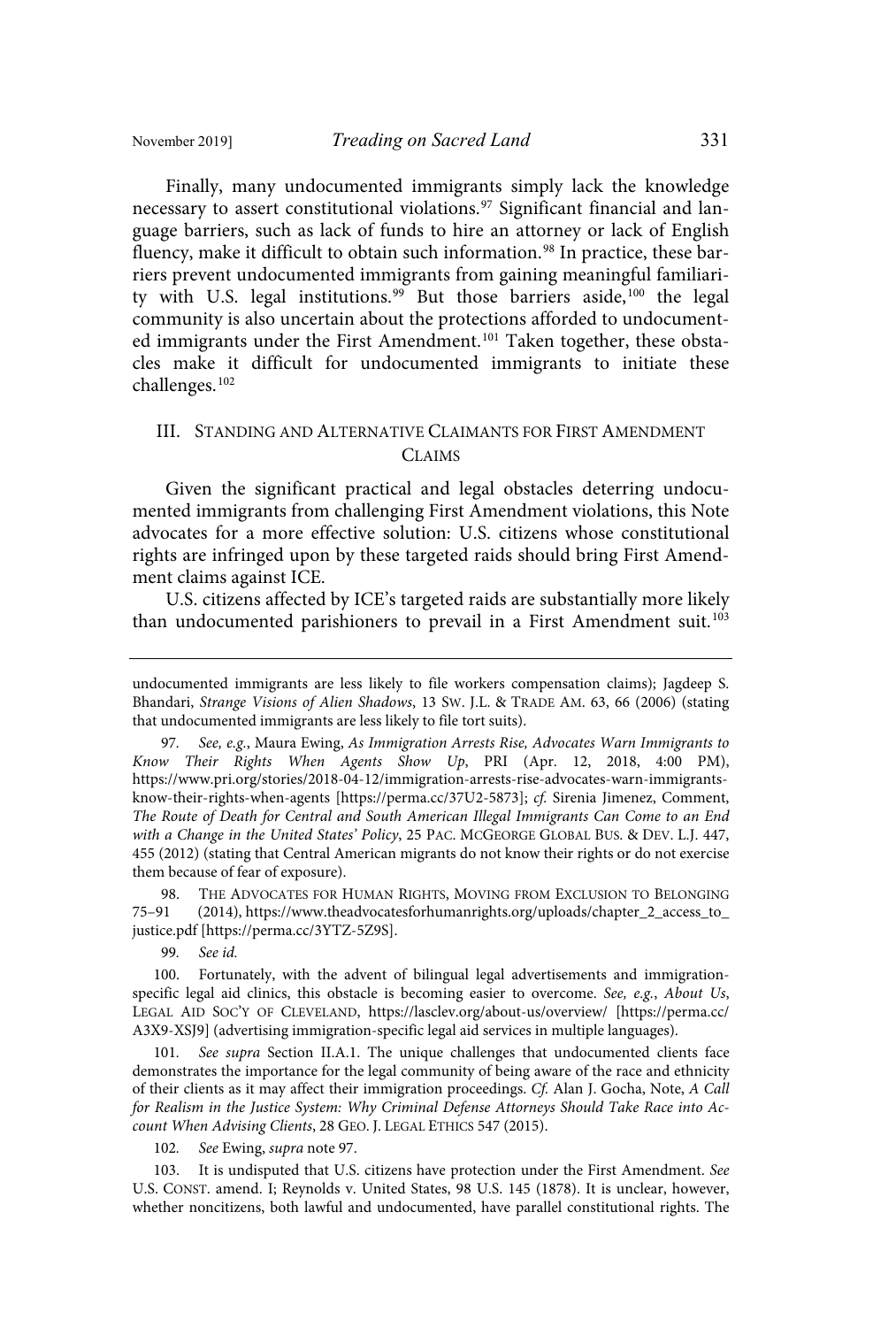Churches with an undocumented population usually have U.S. citizens in the congregation as well.<sup>104</sup> These U.S. citizen parishioners—specifically the parishioners who regularly attend weekly services at churches targeted by ICE for immigration raids—may be the strongest yet most overlooked plaintiffs to bring free exercise and freedom of association claims. To succeed in a First Amendment claim, U.S. citizen parishioners would have to establish standing and then prevail on the merits. This Part discusses each of these obstacles in turn.

#### A. Standing

First, U.S. citizen parishioners must establish that they have standing.<sup>105</sup> Article III standing requires that (1) the plaintiff suffered an injury in fact, (2) there was a causal connection between the plaintiff's injury and the challenged conduct, and (3) a favorable decision would likely redress that injury.<sup>106</sup> U.S. citizen parishioners could satisfy each of these elements in a challenge to ICE's targeting of churches.<sup>107</sup>

#### 1. Injury in Fact

A cognizable injury in fact must be both "concrete and particularized" and "actual or imminent."<sup>108</sup> It requires that the unlawful act actually exists and harms the plaintiff in particular.<sup>109</sup> A violation of one's constitutional rights, as in a free exercise claim, is usually sufficient to show injury in fact.<sup>110</sup> At first glance, the injury to U.S. citizen parishioners may appear too attenuated, because the U.S. citizens are not the target of ICE's policy nor the group most directly harmed by it. <sup>111</sup> In response, U.S. citizen parishioners

Supreme Court has suggested that the level of constitutional protection increases as the permanency of the status increases. See, e.g., Landon v. Plasencia, 459 U.S. 21, 32 (1982) ("[O]nce an alien gains admission to our country and begins to develop the ties that go with permanent residence, his constitutional status changes accordingly.").

<sup>104.</sup> See, for example, Rocha, *supra* note 21, which states that 60 percent of Vida Church Sacramento's congregation does not have legal status. Conversely, the remaining 40 percent of the congregation must have legal status.

<sup>105.</sup> Lujan v. Defs. of Wildlife, 504 U.S. 555, 560–61 (1992).

 $106.$   $Id.$ 

<sup>107.</sup> Cf. Havens Realty Corp. v. Coleman, 455 U.S. 363 (1982) (holding that white "testers" who were part of a racial housing experiment that discriminated against black renters had standing because the white testers were denied the ability to live in a racially integrated community).

<sup>108.</sup> Lujan, 504 U.S. at 560.

<sup>109.</sup> Spokeo, Inc. v. Robins, 136 S. Ct. 1540, 1548 (2016).

<sup>110.</sup> See id. at 1549.

<sup>111.</sup> See Trump v. Hawaii, 138 S. Ct. 2392, 2416 (2018) (declining to decide whether dignitary harms establish adequate grounds for standing, holding instead that plaintiffs established an injury in fact through familial harm).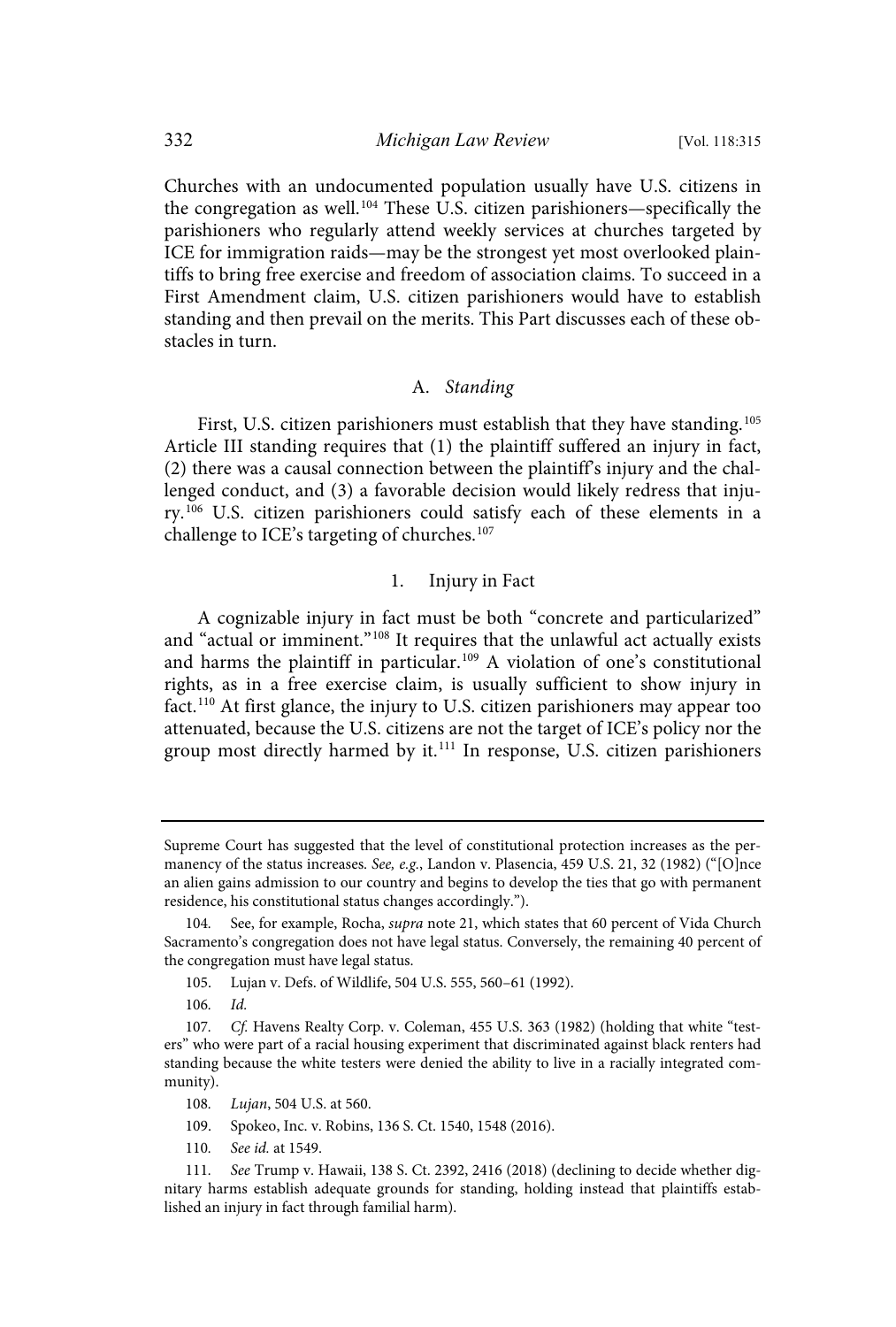could argue that their injury in fact is a metaphysical or spiritual injury,<sup>112</sup> because ICE's targeting of their churches to apprehend potential undocumented immigrants interferes with their ability to worship. A metaphysical or spiritual injury is a harm to an individual's abstract beliefs or spiritual values.<sup>113</sup> Although metaphysical or spiritual injuries to show injury in fact have not been universally adopted,<sup>114</sup> many courts—including the Supreme Court—recognize such an injury as a concrete and particularized type of harm for purposes of Article III standing.<sup>115</sup> In a 1970 case, the Supreme Court explained that "[a] person or a family may have a spiritual stake in First Amendment values sufficient to give standing to raise issues concerning the Establishment Clause and the Free Exercise Clause." 116

More recently, lower courts have held that a spiritual harm is sufficient for Establishment Clause claims, further solidifying that it is a valid injury to establish standing in religion-based claims.<sup>117</sup> A recent Ninth Circuit case held that a Catholic church's spiritual harm was sufficient to establish standing when a city resolution criticized the church's stance on same-sex adoptions.<sup>118</sup> The court explained that "[t]he concept of a 'concrete' injury is particularly elusive in the Establishment Clause context . . . because the Establishment Clause is primarily aimed at protecting non-economic interests of a spiritual, as opposed to a physical or pecuniary, nature."<sup>119</sup> The court reaffirmed that religion-based claims warranted the allowance of spiritual injuries to establish standing.<sup>120</sup> In addition, the Eleventh Circuit recently held in Kondrat'yev v. City of Pensacola that a metaphysical or spiritual harm was enough to establish standing under the Establishment Clause.<sup>121</sup> The court

115. See, e.g., Spokeo, 136 S. Ct. at 1549 (holding that intangible harms can be sufficiently concrete for purposes of Article III standing); Kondrat'yev, 903 F.3d at 1173 (holding that metaphysical or spiritual injuries can be sufficiently particularized).

116 . Ass'n of Data Processing Serv. Orgs., Inc. v. Camp, 397 U.S. 150, 154 (1970).

117. See, e.g., Kondrat'yev, 903 F.3d at 1173; Catholic League for Religious & Civil Rights v. City of San Francisco, 624 F.3d 1043, 1049 (9th Cir. 2010).

118 . Catholic League, 624 F.3d at 1047.

119 . Id . at 1049 (quoting Vasquez v. Los Angeles County, 487 F.3d 1246, 1250 (9th Cir. 2007)).

 $120.$   $Id.$ 

<sup>112.</sup> Kondrat'yev v. City of Pensacola, 903 F.3d 1169, 1173 (11th Cir. 2018) (per curiam) (holding that for Article III standing purposes, "it is enough" that a plaintiff has suffered "'metaphysical'[] or . . . 'spiritual'" harm).

<sup>113.</sup> See id.

<sup>114.</sup> Cf. Sierra Club v. Morton, 405 U.S. 727, 739 (1972) (holding that mere harm to an ideological interest is insufficient to establish standing); Fordyce v. Frohnmayer, 763 F. Supp. 654 (D.D.C. 1991) (asserting that a spiritual injury is insufficient to establish standing under the Establishment Clause); David Harvey, Comment, It's Time to Make Non-Economic or Citizen Standing Take a Seat in "Religious Display" Cases, 40 DUQ. L. REV. 313, 371 (2002) ("Citizens who harbor this type of generalized grievance against religious displays are directed to seek legislative solutions, not judicial ones. The federal courts are not 'college debating societies' designed for the pleasure of would-be Establishment Clause watchdogs.").

<sup>121.</sup> 903 F.3d at 1173.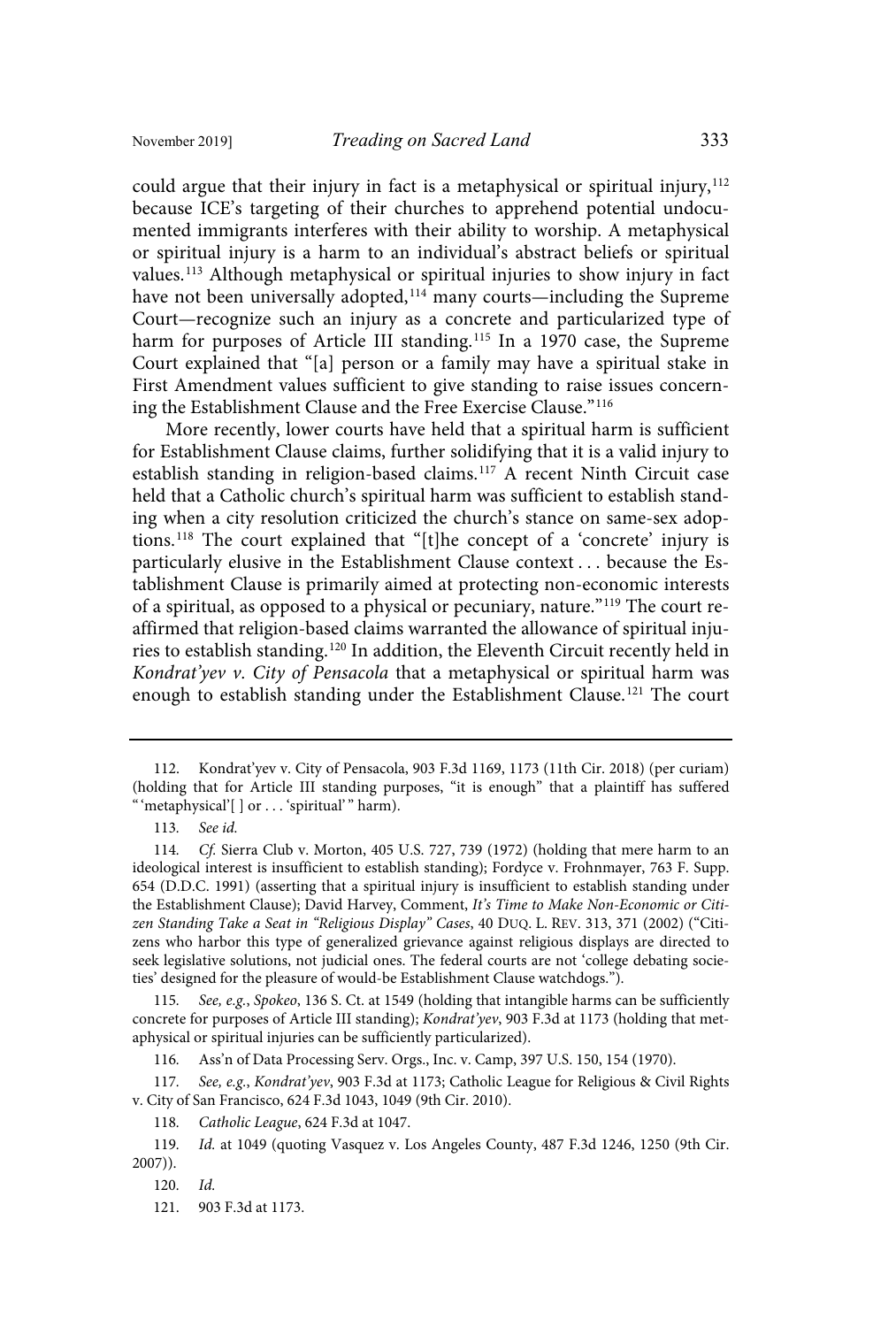found that a city's maintenance of a thirty-four-foot Christian cross in the public park spiritually harmed individuals who did not practice Christianity because it offended and excluded the individuals who felt that the government preferred one religion over others.<sup>122</sup>

The jurisprudence surrounding metaphysical and spiritual injuries provides a promising path for U.S. citizen parishioners hoping to establish an injury in fact. The spiritual harm would be sufficiently particular to a parishioner that attends a church targeted by ICE. The effects of a raid—disrupted worship ceremonies, reduced church attendance, and a pervasive culture of fear that undermines the sense of community—constitute injuries to the individual parishioner and so confer a personal stake in the litigation.

Furthermore, the metaphysical or spiritual injury would be "actual" because ICE's church raids interfere with U.S. citizen parishioners' ability to worship on the Sabbath Day.<sup>123</sup> When ICE targets a church during Sunday services—including apprehending undocumented immigrants on church property or surveilling church services in civilian clothes<sup>124</sup>—it disrupts parishioners' attempts to express their spirituality on their holy day without fear of arrest or surveillance.<sup>125</sup> This interference with parishioners' Sunday worship infringes upon their ability to freely exercise their religion and therefore constitutes an "actual" religious harm.

The impact is palpable. ICE's actions have correlated with a decline in weekly church attendance at the targeted churches.<sup>126</sup> In the Christian faith, weekly worship services on the Sabbath Day are a communal activity, requiring group attendance to effectuate the service's purpose.<sup>127</sup> Undocumented immigrants make up as much as 60 percent of some congregations.<sup>128</sup> By imposing an environment of fear and chaos throughout a congregation, ICE

124. See supra notes 25-28 and accompanying text.

126. See supra note 50 (describing how the fear of ICE raids among communities is a reason for the decline in church attendance).

128. Rocha, supra note 21.

<sup>122.</sup> *Id.* at 1171, 1173.

<sup>123.</sup> Pinto, supra note 13 (describing instances of ICE's targeting of churches during Sunday Mass). In Christianity, the Sabbath Day is celebrated during worship services on Sunday. See, e.g., Joseph A. Pipa, The Christian Sabbath, in PERSPECTIVES ON THE SABBATH: 4 VIEWS 119, 149 (Christopher John Donato ed., 2011) (quoting 2 PHILIP SCHAFF, HISTORY OF THE CHRISTIAN CHURCH § 60 (Charles Scribner's Sons ed., 1910) ("The fathers did not regard the Christian Sunday as a continuation of, but as a substitute for, the Jewish Sabbath . . . .").

<sup>125.</sup> This type of claim only extends to government action. If another member of a parish commits a tortious act against another that interrupts Sabbath Day services, parishioners do not have standing to sue for spiritual harm. See N.Y. Times Co. v. Sullivan, 376 U.S. 254, 276– 77 (1964) (explaining that the First Amendment only pertains to conduct by federal and state governments).

<sup>127.</sup> See, e.g., Philip W. Dunham, The Meaning of Worship, MINISTRY, Apr. 1968, at 17 ("[W]orship is communion . . . . [It] is the 'supreme aspect of worship.' "); Glossary of Catholic Terms, U.S. CONF. OF CATH. BISHOPS, http://www.usccb.org/about/public-affairs/glossary /index.cfm [https://perma.cc/8LNG-2MCV] (defining "Mass" as "[t]he central act of worship in the Catholic Church").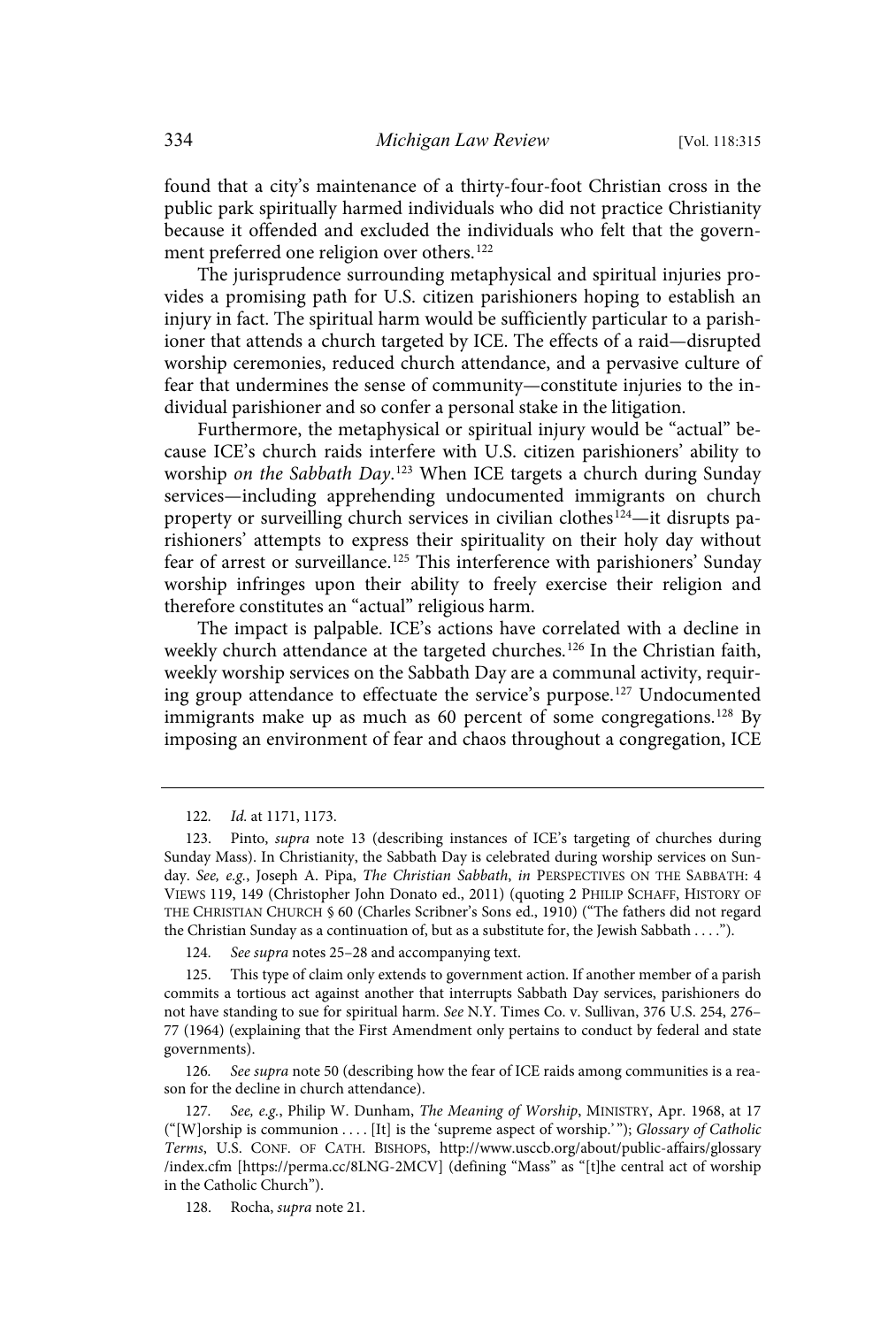undermines the community aspect of worship. While church attendance may also decline if undocumented immigrants are apprehended and detained in locations other than churches, ICE's actions at churches directly and uniquely deter attendance by placing a bullseye on institutions that engage in protected First Amendment activities under the expressive association doctrine.<sup>129</sup> ICE's targeting tactics transform churches from calming and spiritual places into communities saturated with fear and anxiety where at any moment, a barrage of armed ICE agents may emerge from the shadows, throw people up against walls, interrogate them, and haul them away to unknown facilities.<sup>130</sup>

To date, no plaintiff has ever asserted a metaphysical or spiritual injury in a freedom of association claim. But ICE's incursion into places of worship may present a unique opportunity for such an argument. Because the claim is related to association with churches, it constitutes a religious claim, and plaintiffs should utilize the same reasoning courts have used to apply such injuries to free exercise cases. Consequently, a metaphysical or spiritual injury could confer standing for a freedom of association challenge as well.

Alternatively, churches themselves may be able to bring claims on behalf of their parishioners using the representational standing doctrine. Under representational standing, an organization may bring a claim on behalf of its members if (1) at least one of its members has standing in his or her own right, (2) the interests it wants to protect are germane to its purpose, and (3) neither the asserted claim nor the requested relief requires the individual members' participation in the lawsuit.<sup>131</sup> Claims on behalf of the undocumented immigrant parishioners would likely be unsuccessful because undocumented immigrants probably would not have standing in their own right.<sup>132</sup>

Instead, churches may bring claims on behalf of the U.S. citizen parishioners who have been injured by ICE's targeting. Churches would presumably have no issues establishing the first element—that at least one of its members has standing in his or her own right—because citizens clearly have full protection under the First Amendment.<sup>133</sup> Next, churches would likely be successful in showing that the interests they seek to protect are germane to its purpose. The interests that the potential claims implicate—the right to

<sup>129.</sup> Hosanna-Tabor Evangelical Lutheran Church & Sch. v. EEOC, 565 U.S. 171, 200–01 (2012) (Alito, J., concurring) ("Religious groups are the archetype of associations formed for expressive purposes, and their fundamental rights surely include the freedom to choose who is qualified to serve as a voice for their faith."); see Pinto, supra note 13 (describing the unique fear instilled in the church communities as a result of ICE's targeting tactics).

<sup>130.</sup> See Emmons, supra note 1 (describing the February 2017 Rising Hope Methodist Church ICE raid).

<sup>131.</sup> Hunt v. Wash. State Apple Advert. Comm'n, 432 U.S. 333, 343 (1977). The Supreme Court has since held that the third prong may be abrogated by Congress via statute. United Food & Commercial Workers Union Local 751 v. Brown Group, Inc., 517 U.S. 544 (1996).

<sup>132.</sup> See Section II.A.1.

<sup>133.</sup> See U.S. CONST. amend. I.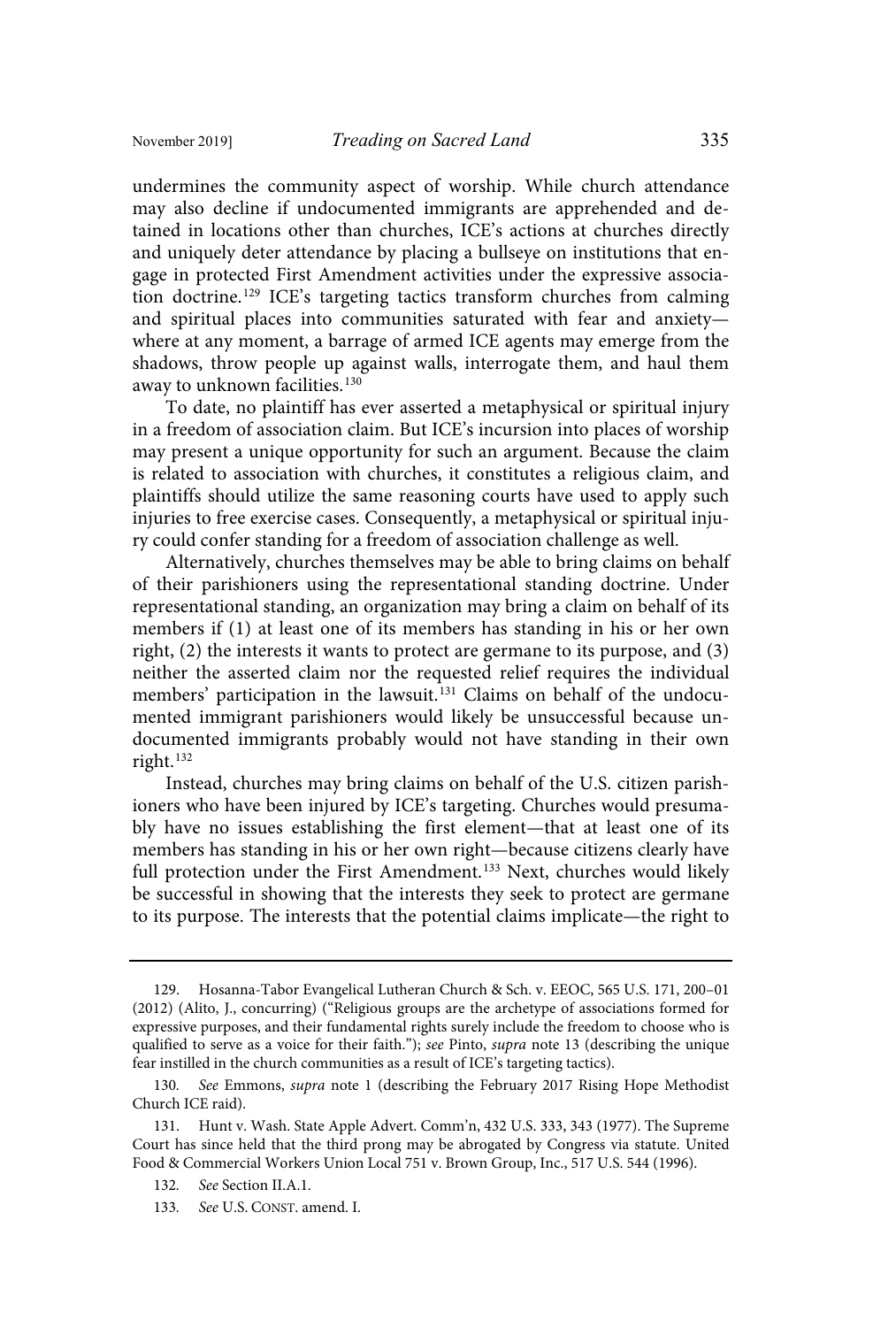freely exercise religion and the right to expressively associate with churches—are foundational to the existence of the church, which serves to be a house for the practice of the Christian religion.<sup>134</sup> Finally, there is no realistic reason why the individual parishioners would need to participate in the lawsuit, as the asserted claim is constitutional and the requested relief is injunctive. 135

Although churches may have more financial and social resources to bring these claims,<sup>136</sup> they may not be the most effective plaintiffs in this case. First, plaintiff-churches involved in divisive policy issues may unnecessarily politicize the claims.<sup>137</sup> Additionally, any controversies involving individuals who associate with the particular church or its institutional beliefs may be attributed to the church itself and bias a potential jury.<sup>138</sup> U.S. citizen parishioners, in contrast, can avoid these issues because they only speak in their individual capacity and are not required to adhere to a religious agenda.

## 2. Traceability

A plaintiff's injury must also be traceable to the challenged conduct.<sup>139</sup> Here, plaintiffs have two theories of traceability: they are directly disturbed by ICE's actions and indirectly injured by the resulting fear in the overall congregation and declining attendance. First, ICE's intrusion into religious services impermissibly infringes on parishioners' right to peacefully practice

<sup>134.</sup> See Matt Slick, What Is the Purpose of the Church?, CHRISTIAN APOLOGETICS & RES. MINISTRY, https://carm.org/what-purpose-church [https://perma.cc/9U39-NKE7] (explaining that the purpose of the church is to provide a space to worship God).

<sup>135.</sup> Churches have been successful in satisfying all of the elements of representational standing, meaning that individual parishioners did not have to participate in the lawsuit. See, e.g., Church of Scientology of Cal. v. Cazares, 638 F.2d 1272 (5th Cir. 1981) (holding that a church satisfied the elements of representational standing to bring a civil rights action on behalf of its parishioners).

<sup>136.</sup> See Karl S. Coplan, Ideological Plaintiffs, Administrative Lawmaking, Standing, and the Petition Clause, 61 ME. L. REV. 377, 396 (2009) ("Besides financial resources, organizations often have specialized expertise and research resources relating to the subject matter of the lawsuit that individual plaintiffs lack." (quoting Int'l Union v. Brock, 477 U.S. 274, 289 (1986))).

<sup>137.</sup> See Donald B. Tobin, Political Campaigning by Churches and Charities: Hazardous for  $501(c)(3)$ s, Dangerous for Democracy, 95 GEO. L.J. 1313, 1322-23 (2007) (describing how churches have become increasingly involved in politics and the issues that have arisen from this increase).

<sup>138.</sup> Cf. Doug Stanglin, Should Catholics Keep Their Faith? Sex Abuse Scandals Prompt More to Personally Question Ties to Church, Poll Finds, USA TODAY (Mar. 13, 2019, 10:16 AM), https://www.usatoday.com/story/news/nation/2019/03/13/catholic-church-sex-abusescandals-more-re-examine-church-ties/3149368002/ [https://perma.cc/Y6XK-9GCZ] (explaining that the Catholic Church sex abuse scandals have changed the way many Catholics view the church as an institution).

<sup>139.</sup> Lujan v. Defs. of Wildlife, 504 U.S. 555, 560–61 (1992) (quoting Simon v. E. Ky. Welfare Rights Org., 426 U.S. 26, 41–42 (1976)).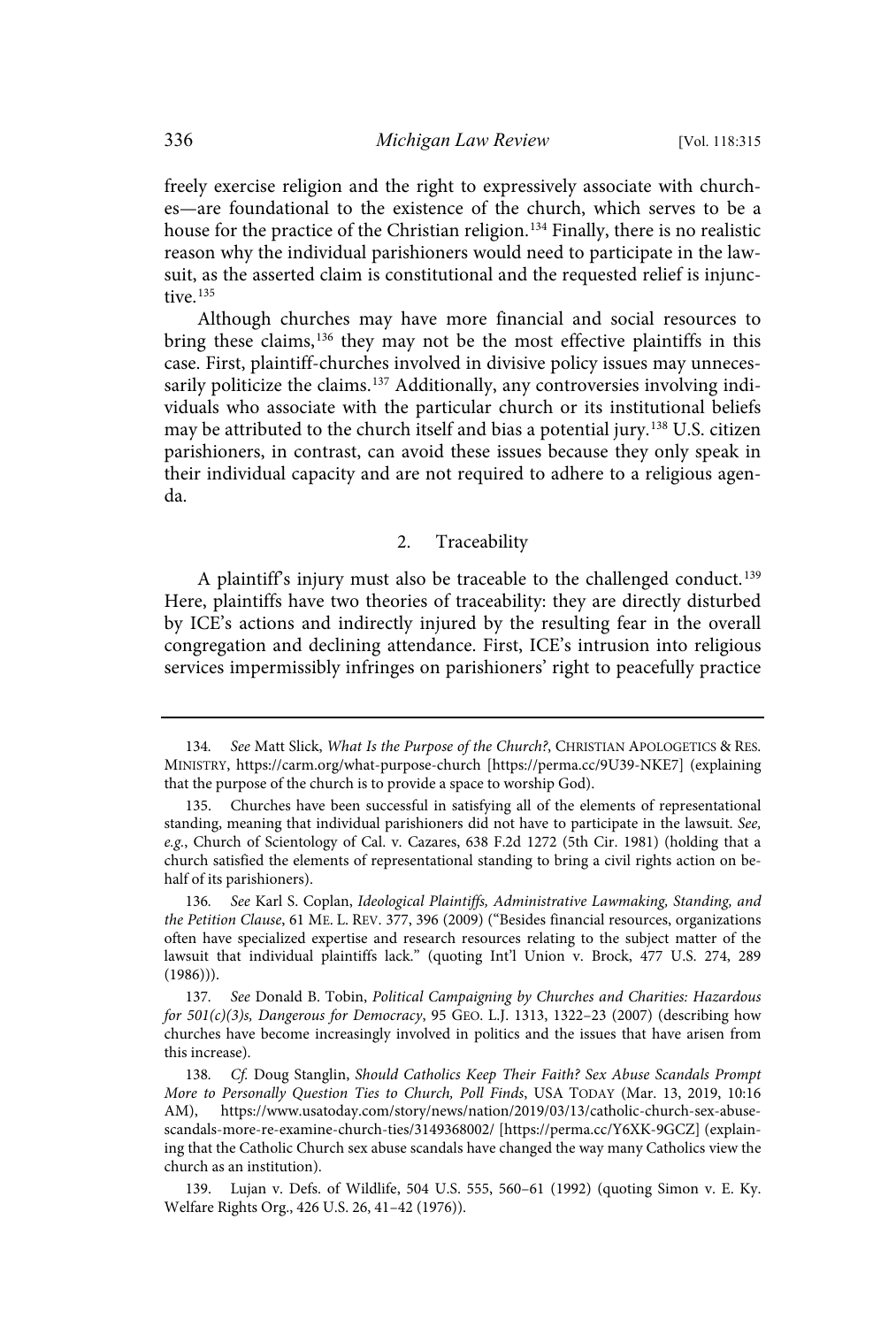their religion.<sup>140</sup> Separately, their rights are indirectly infringed upon because the inescapable fear flowing throughout the whole parish substantially impedes communal worship by deterring potentially large portions of the congregations from attending.<sup>141</sup> Because of this fear, services are less able to effectuate their purpose of communal worship, causing the individuals present to suffer a metaphysical or spiritual injury. The traceability argument is straightforward: The attendance drop comes in direct response to ICE's targeting tactics, which chill parishioners' communal expression of their religious faith.<sup>142</sup> Specifically, U.S. citizen parishioners may stop going to the affected churches to simply avoid the chaos that could ensue if ICE raided the church, or they may even change churches because of fear of criminal liability for commingling with potential undocumented immigrants.<sup>143</sup> Taken together, ICE's discriminatory tactics have directly caused clearly identifiable injury to parishioners, citizen and noncitizen alike.

#### 3. Redressability

Finally, the redressability element requires a showing that the plaintiff seeks a form of relief that can be redressed by the courts and will likely remediate the precise injury identified.<sup>144</sup> As discussed in Section II.A, the most effective and lasting form of relief for U.S. citizen parishioners would be a permanent injunction.<sup>145</sup> Because injunctive relief is the only form of relief that is not shielded by governmental immunity, an injunction prohibiting ICE agents from conducting targeted immigration raids on church property is necessary to eliminate the environment of fear permeating the

<sup>140.</sup> A barrage of ICE agents disrupts parishioners' worship regardless of citizenship status. See supra note 129 and accompanying text.

<sup>141.</sup> See Emmons, supra note 1 (describing a naturalized U.S. citizen Latino woman who carries her birth certificate around with her at Rising Hope Methodist Church because she is fearful that ICE will deport her); Pinto, supra note 13.

<sup>142.</sup> Vivian Yee, Immigrants Hide, Fearing Capture on 'Any Corner,' N.Y. TIMES (Feb. 22, 2017), https://www.nytimes.com/2017/02/22/us/immigrants-deportation-fears.html [https://perma.cc/48Q6-U636] (describing that some undocumented immigrants have cut out weekly church attendance because of fear of deportation); see Massachusetts v. EPA, 549 U.S. 497, 523 (2007) (holding that conduct that merely "contributes" to the harm is sufficient for traceability).

<sup>143.</sup> These reasons for leaving churches targeted by ICE are speculative, but they are meant to illustrate reasons that would bolster a potential freedom of association claim. There are parishioners who oppose the use of churches as sanctuaries. See Dianna M. Náñez, Why A Phoenix Church that Said No 2 Years Ago Has Voted to Act as Sanctuary for Migrants, AZ CENT. (Mar. 3, 2017, 6:10 AM), https://www.azcentral.com/story/news/politics/immigration/ 2017/03/03/phoenix-church-sanctuary-movement-immigrants/98113336/ [https://perma.cc/ 3DFT-CPWN] (stating that a church congregation, although later changing its position, voted against making the church a sanctuary for undocumented immigrants).

<sup>144.</sup> Lujan, 504 U.S. at 561.

<sup>145.</sup> See Section II.A.2.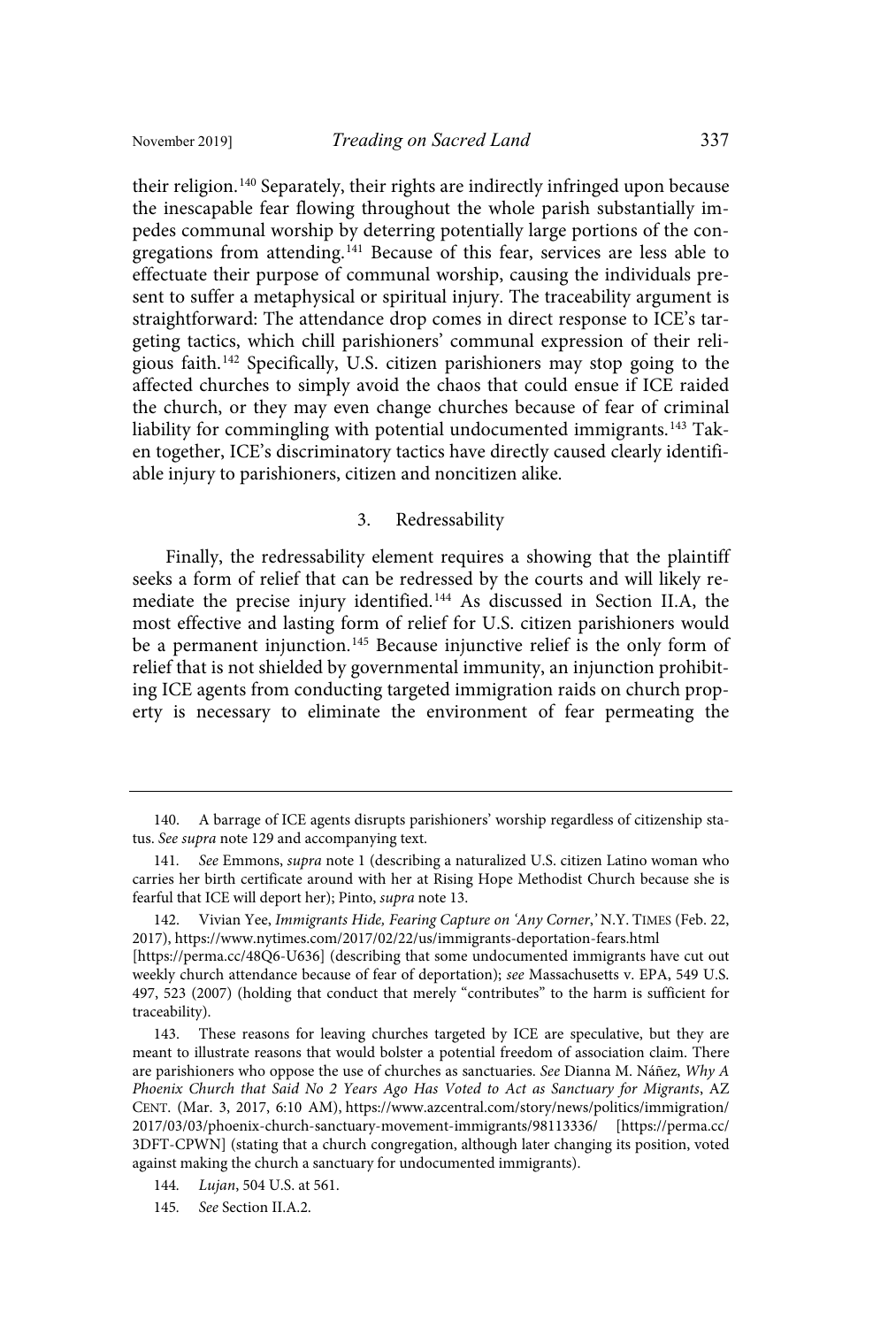targeted churches.<sup>146</sup> An injunction would effectively redress the injury because it would both act as a preventative measure, eliminating future injury, and also mitigate the current fears of anxious parishioners.

#### B. Constitutional Merits: Winning the Balancing Test

The merits inquiry of a First Amendment claim by U.S. citizen parishioners would look very similar to one in a case pursued by undocumented immigrants. The significant difference, of course, is that a citizen-filed suit would have the advantage of avoiding questions about whether plaintiffs are entitled to First Amendment protections.<sup>147</sup> Citizen parishioners would argue that ICE agents' targeting of churches violates the Free Exercise Clause because it interferes with their ability to worship at weekly services.<sup>148</sup> They would first show that ICE's targeting is not a neutral and generally applicable action, but rather is targeted toward Christian churches.<sup>149</sup> From the locations of the raids, it seems that ICE agents disproportionately target Christian churches over other places of worship to investigate potential undocumented populations.<sup>150</sup> While other places of worship also have undocumented populations at their institutions, there have been no known reports of ICE targeting potential undocumented immigrants at non-Christian places of worship. 151

There are instances in which ICE agents have apprehended undocumented immigrants at non-Christian places of worship.<sup>152</sup> But these actions targeted specific individuals known to be located on the properties.<sup>153</sup> In contrast, ICE's actions against the aforementioned churches have not been limited to a specific and individual target and have involved the targeting of the entire church populations in search of potential undocumented immigrants.<sup>154</sup>

150. See supra note 52.

151. See supra note 52. A thorough search of both legal and nonlegal electronic sources did not reveal any instances where ICE has targeted potential undocumented immigrants at non-Christian places of worship.

152. See, e.g., Patrick Walters, Federal Agents Raid Philadelphia Mosque and Arrest Its Imam, BOS. GLOBE, May 28, 2004, at A6 (describing an ICE arrest of an imam at his mosque because of an investigation of alleged terrorism connections).

153. See id.

<sup>146.</sup> As discussed in Section II.A.2, this form of relief would be the most effective because it would avoid immunity issues that come with suing a governmental agency or individuals who comprise the agency because immunity does not extend to injunctive relief. See supra note 88 and accompanying text.

<sup>147.</sup> U.S. citizens would also not face many practical barriers that undocumented immigrants would face in these suits, such as language proficiency or awareness of constitutional rights. See supra Section II.B.

<sup>148.</sup> See Section III.A.1.

<sup>149.</sup> While a similar claim could also potentially be brought under the Equal Protection Clause, this Note focuses on the First Amendment claims only.

<sup>154.</sup> See, e.g., Pinto, supra note 13.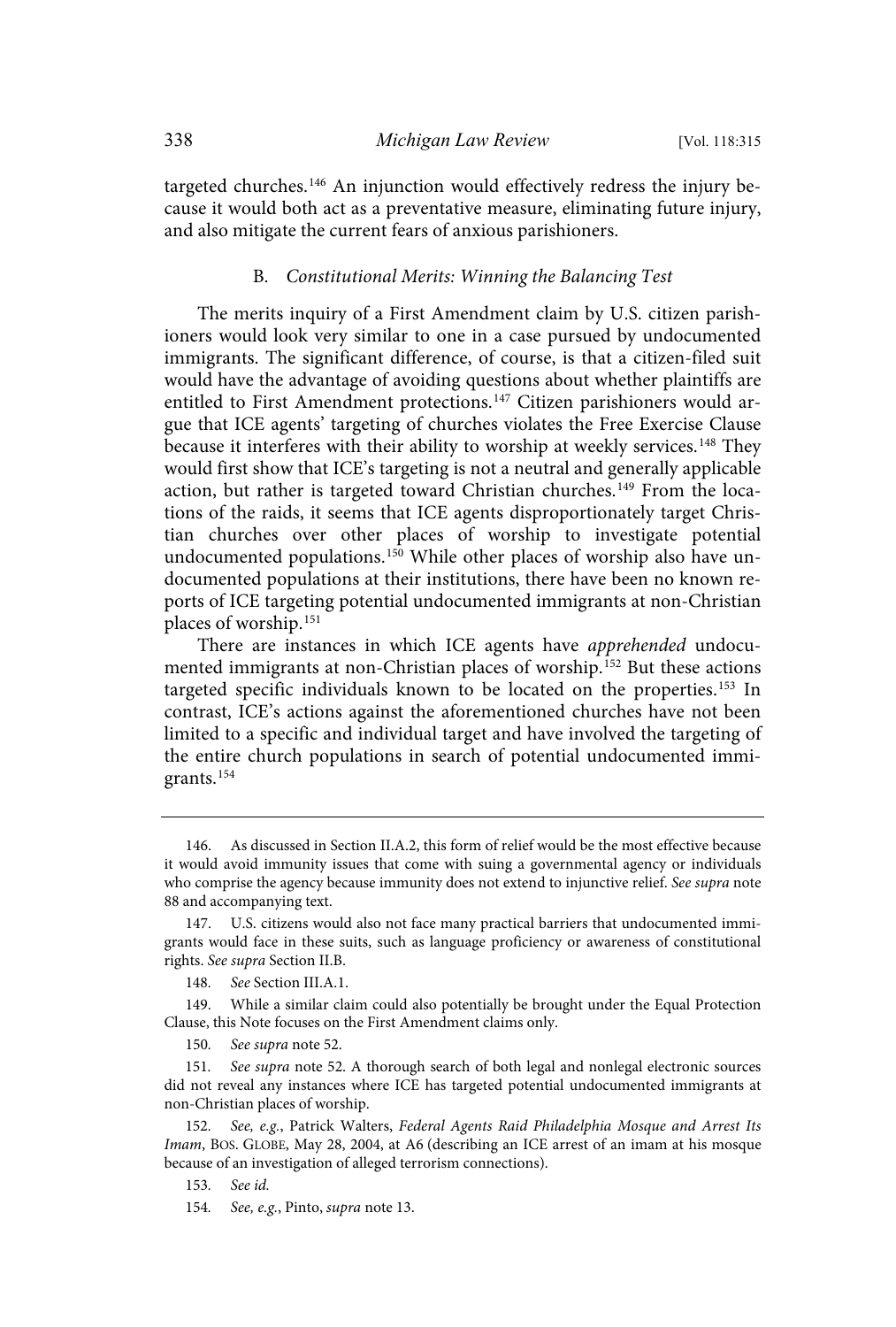Even if a court were to find that the action was neutral and generally applicable, U.S. citizen parishioners could prevail under the Yoder-like balancing test.<sup>155</sup> In order to prevail, U.S. citizen parishioners must show that their interest in exercising their right to freely exercise their faith outweighs the governmental interest served by conducting immigration arrests at churches.<sup>156</sup>

The balancing test between ICE and U.S. citizen parishioners under the free exercise doctrine would likely weigh in favor of U.S. citizen parishioners. ICE could argue that its targeted approach serves a governmental interest in uniformly applying the immigration laws and promoting public safety.<sup>157</sup> But the notion that current ICE policy uniformly enforces the law is incorrect. 158 Immigration officials have placed a large emphasis on discretion when apprehending undocumented immigrants.<sup>159</sup> They have not typically prioritized uniform enforcement over the use of case-by-case analysis in practice.<sup>160</sup> Additionally, ICE's interest in increasing public safety is not particularly advanced by targeting churchgoing populations who have done nothing to cause agents to believe that they pose a unique public safety risk.<sup>161</sup> When agents randomly target undocumented immigrants who likely do not have a violent criminal record and do not show a propensity toward

See Wisconsin v. Yoder, 406 U.S. 205, 235-36 (1972); see also supra notes 39-41 and accompanying text. The Ninth Circuit recently commented that Smith overruled Yoder. Ruiz-Diaz v. United States, 703 F.3d 483, 486 (9th Cir. 2012). It is the only court that has recognized Smith as a total overruling, rather than merely a narrowing of the Yoder balancing test. The Supreme Court, however, later held that the Yoder balancing test can apply if the governmental policy discriminates against a particular religion. See Trinity Lutheran Church of Columbia, Inc. v. Comer, 137 S. Ct. 2012, 2015 (2017) ("The Department's policy expressly discriminates against otherwise eligible recipients . . . solely because of their religious character. If the cases just described make one thing clear, it is that such a policy imposes a penalty on the free exercise of religion that riggers the most exacting scrutiny.").

<sup>156.</sup> See Yoder, 406 U.S. at 235-36.

<sup>157</sup> . See United States v. Aguilar, 883 F.2d 662, 696 (9th Cir. 1989); United States v. Merkt, 794 F.2d 950, 956 (5th Cir. 1986); see also Memorandum from John Kelly, Sec'y of the U.S. Dep't of Homeland Sec., Enforcement of the Immigration Laws to Serve the National Interest 2 (Feb. 20, 2017), https://www.dhs.gov/sites/default/files/publications/17\_0220\_S1\_ Enforcement-of-the-Immigration-Laws-to-Serve-the-National-Interest.pdf [https://perma.cc/ N6EU-N5BT].

<sup>158.</sup> See Memorandum from John Kelly, *supra* note 157, at 4 (explaining that prosecutorial discretion for aliens subject to arrest, criminal prosecution, or removal should be employed on a case-by-case basis). But see The End of Immigration Enforcement Priorities Under the Trump Administration, AM. IMMIGR. COUNCIL (Mar. 7, 2018), https://www.americanimmigrationcouncil.org/research/immigration-enforcement-prioritiesunder-trump-administration [https://perma.cc/3P8F-DC5J].

<sup>159.</sup> See Memorandum from John Kelly, supra note 157, at 4.

<sup>160.</sup> See id.

<sup>161.</sup> See Anna Flagg, The Myth of the Criminal Immigrant, N.Y. TIMES: UPSHOT (Mar. 30, 2018), https://www.nytimes.com/interactive/2018/03/30/upshot/crime-immigrationmyth.html [https://perma.cc/CVP5-NK2R].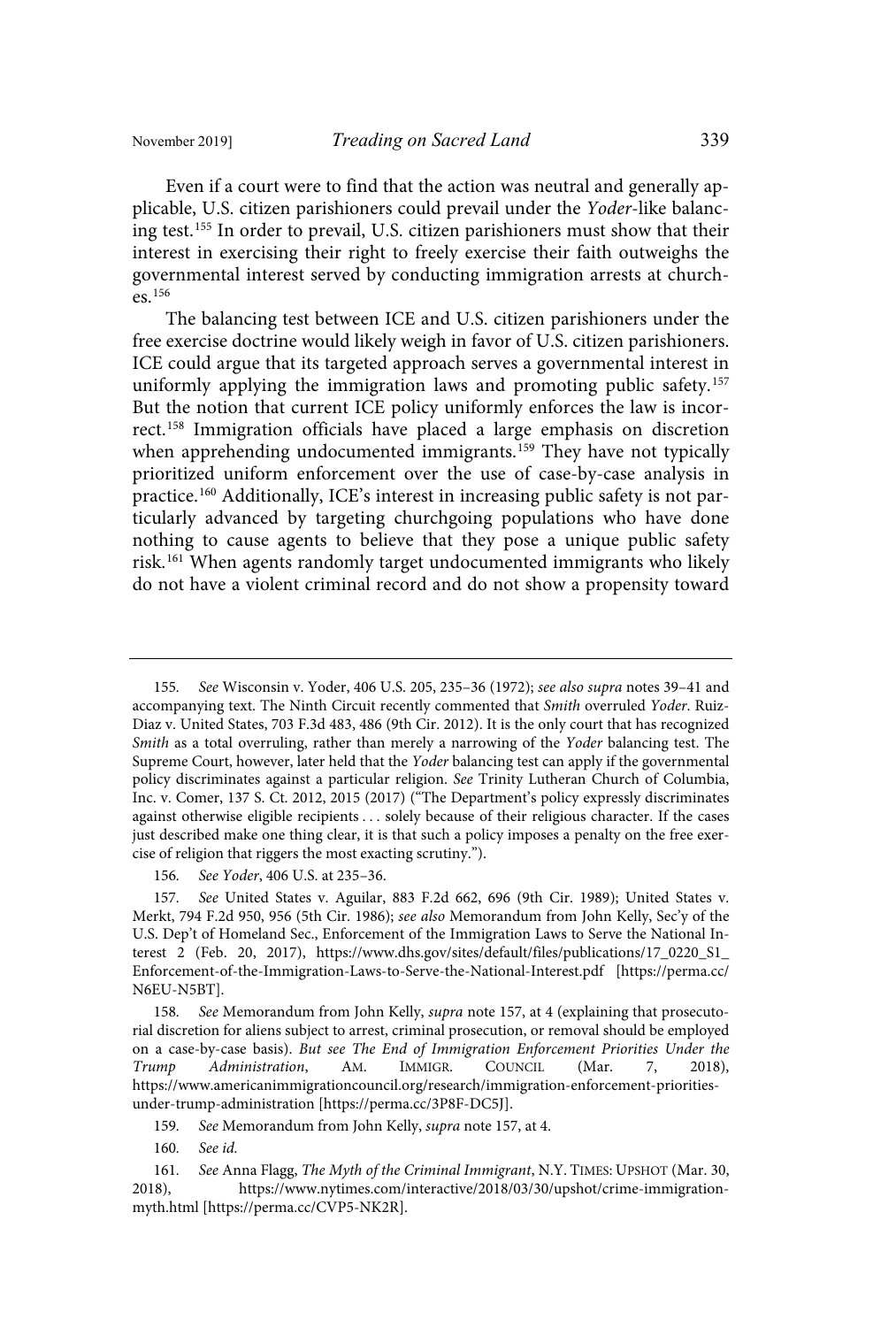violence, 162 ICE's argument that it has a strong interest in blanket arrests at churches is significantly weaker because its actions accomplish no more than slightly greater ease in rounding up a particular type of undocumented immigrants—Christian Hispanics. <sup>163</sup> But even if ICE demonstrates with sufficient particularity that it has a strong interest in arresting undocumented immigrants through church raids, it may not be able to show how the suspension of church raids would cause an adverse effect on their overall enforcement regime.<sup>164</sup>

On the other hand, the right of U.S. citizens to freely exercise their religion is fundamental and embedded in the Constitution.<sup>165</sup> The Framers developed the Free Exercise Clause "to preserve a right to engage in activities necessary to fulfill one's duty to one's God."<sup>166</sup> Attending church is a sacred and visible manifestation of Christians' religious faith and worship.<sup>167</sup> Interfering with church worship and attendance contravenes the Framers' intent by casting a governmental shadow over parishioners' religious practices.

Furthermore, former ICE director John Morton's 2011 memorandum about "sensitive locations," which remains the leading authority on ICE's raid policy, explains that ICE agents shall not facilitate immigration enforcement actions at "sensitive locations" unless exigent circumstances exist

163. Cf. Church of Lukumi Babalu Aye, Inc. v. City of Hialeah, 508 U.S. 520, 544 (1993) (finding that infringing conduct that does not effectively accomplish stated governmental interests is not sufficient to outweigh individual free exercise rights); see also Kate Shellnutt, Half of Hispanic Christians Worry About Deportation Under Trump, CHRISTIANITY TODAY (Feb. 24, 2017, 10:21 AM), https://www.christianitytoday.com/news/2017/february/half-of-hispanicchristians-worry-deportation-trump-dhs-ice.html [https://perma.cc/G86U-J6Y2].

See Wisconsin v. Yoder, 406 U.S. 205, 236 (1972) ("[I]t [is] incumbent on the State to show with more particularity how its admittedly strong interest . . . would be adversely affected by [suspending the behavior]."); see also Lyng v. Nw. Indian Cemetery Protective Ass'n, 485 U.S. 439, 457 (1988) (recounting the "adverse effect" standard of Yoder). Although there is currently no numerical data on how church raids contribute to the overall amount of ICE arrests and deportations, it is unlikely that these raids constitute a substantial part of the enforcement regime. See Emily Ryo, How ICE Enforcement Has Changed Under the Trump Administration, GOV'T EXECUTIVE (July 29, 2019), https://www.govexec.com/management/ 2019/07/how-ice-enforcement-has-changed-under-trump-administration/158766/ [https:// perma.cc/F6V3-4UUB] (explaining that President Obama deported immigrants at higher levels than President Trump without the use of mass raids, such as church raids).

165. See Church of Lukumi, 508 U.S. at 576 (Souter, J., concurring in part and concurring in the judgment).

166. Id.

<sup>162.</sup> See Alan Gomez, ICE Arresting More Non-Criminal Undocumented Immigrants, USA TODAY (May 17, 2018, 4:00 PM), https://www.usatoday.com/story/news/nation/2018/05/ 17/ice-arresting-more-non-criminal-undocumented-immigrants/620361002/ [https:// perma.cc/FJ82-R4JZ]; see also Julianne Hing, ICE Is Going After People Who Were Once Off-Limits, NATION (Jan. 19, 2018), https://www.thenation.com/article/ice-is-going-after-peoplewho-were-once-off-limits/ [https://perma.cc/GGG8-V2GP].

<sup>167.</sup> See SUSAN J. WHITE, FOUNDATIONS OF CHRISTIAN WORSHIP ix (2006) ("[G]oing to church for worship remains one of the most identifiable features of Christianity."); supra note 51.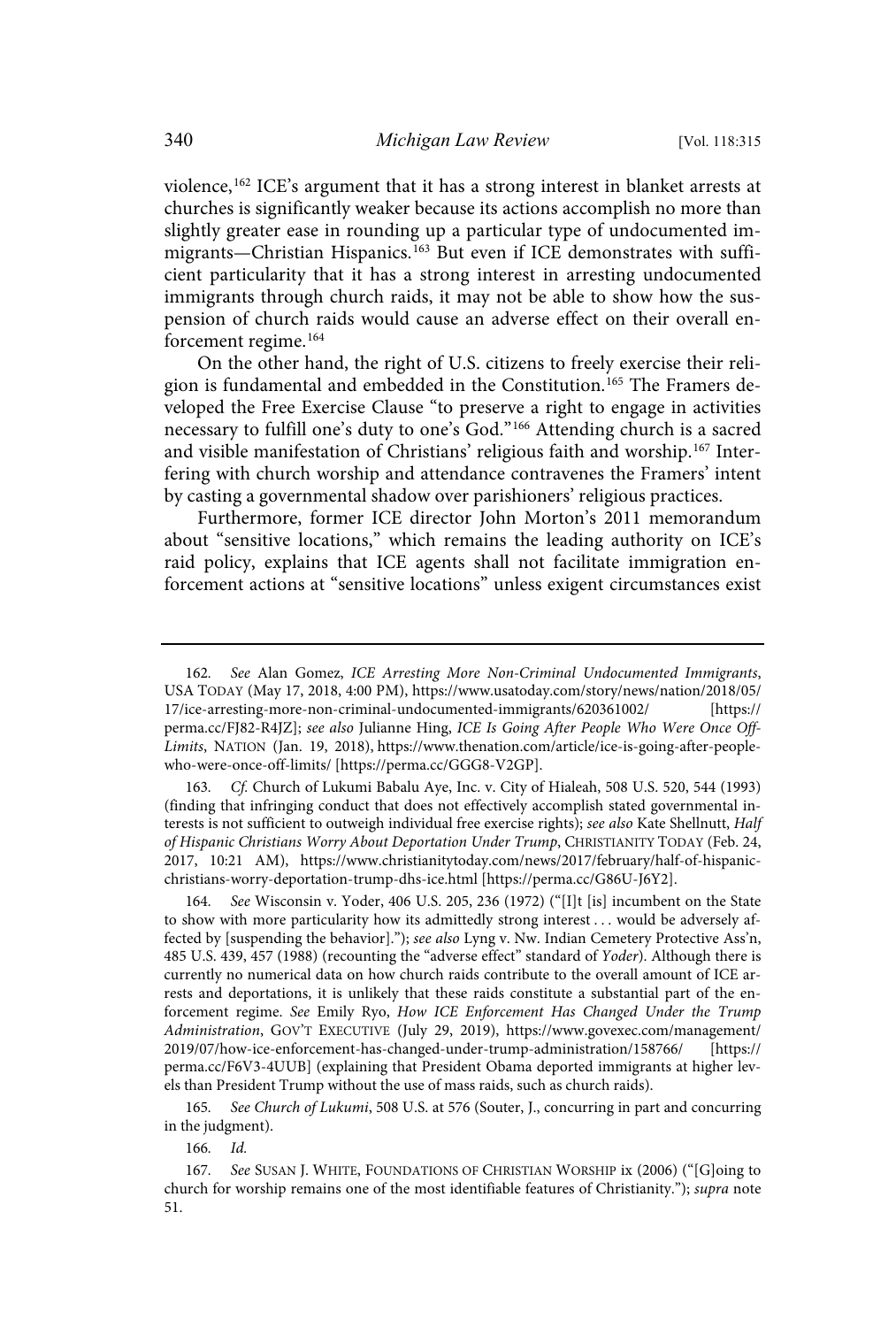or prior approval is obtained.<sup>168</sup> The memo specifically lists churches as sensitive locations, highlighting that ICE implicitly repudiates interference with religious worship and recognizes the seriousness of intruding on free exercise rights.<sup>169</sup> Weighing the governmental interest in uniformity and maintenance of public safety against the individual free exercise interest in attending weekly church services, a court could find that U.S. citizens' interest in exercising their constitutional rights is stronger than ICE's inessential interest in conducting blanket church raids when other methods of enforcement are available.

Unlike a free exercise claim, a freedom of association claim must clear an initial constitutional hurdle: whether free association is actually implicated.<sup>170</sup> To do so, U.S. citizen parishioners must show that they are engaged in intimate or expressive activity.<sup>171</sup> The Supreme Court has already recognized that churches are expressive associations. <sup>172</sup> So, U.S. citizen parishioners' freedom of association claim could assert that ICE's targeting tactics violate their right to expressively associate with churches.

The next step would be to balance interests between the government and U.S. citizen parishioners. Unlike the free exercise analysis for neutral and generally applicable actions, the freedom of association analysis would apply strict scrutiny to the governmental interest.<sup>173</sup> The strict scrutiny analysis would also be likely to weigh in favor of U.S. citizen parishioners. Like the free exercise claim, ICE would argue that there is a governmental interest in targeting churches to apprehend undocumented immigrants in order to uniformly apply the immigration laws and increase public safety.<sup>174</sup> But this stated interest would fail to withstand strict scrutiny analysis. ICE's targeting of churches is not a uniform enforcement of immigration laws, as it appears to disproportionately target Hispanics at Christian churches.<sup>175</sup>

Nor is ICE's approach narrowly tailored. U.S. citizen parishioners can show many other effective solutions that would allow ICE to accomplish its

171. See id.

<sup>168.</sup> Memorandum from John Morton, supra note 29.

<sup>169.</sup> See *id*. at 2.

<sup>170.</sup> See Roberts v. U.S. Jaycees, 468 U.S. 609, 617-18 (1984) (holding that only intimate and expressive association is protected by the freedom of association).

<sup>172.</sup> Hosanna-Tabor Evangelical Lutheran Church & Sch. v. EEOC, 565 U.S. 171, 200–01 (2012) (Alito, J., concurring) ("Religious groups are the archetype of associations formed for expressive purposes, and their fundamental rights surely include the freedom to choose who is qualified to serve as a voice for their faith."); Watson v. Jones, 80 U.S. (13 Wall.) 679, 728–29 (1871).

<sup>173.</sup> See Democratic Party of U.S. v. Wisconsin ex rel. La Follette, 450 U.S. 107, 124-25 (1981).

<sup>174.</sup> See United States v. Aguilar, 883 F.2d 662, 696 (9th Cir. 1989); United States v. Merkt, 794 F.2d 950, 956 (5th Cir. 1986); Memorandum from John Kelly, supra note 157, at 2.

<sup>175.</sup> See supra notes 149-151 and accompanying text.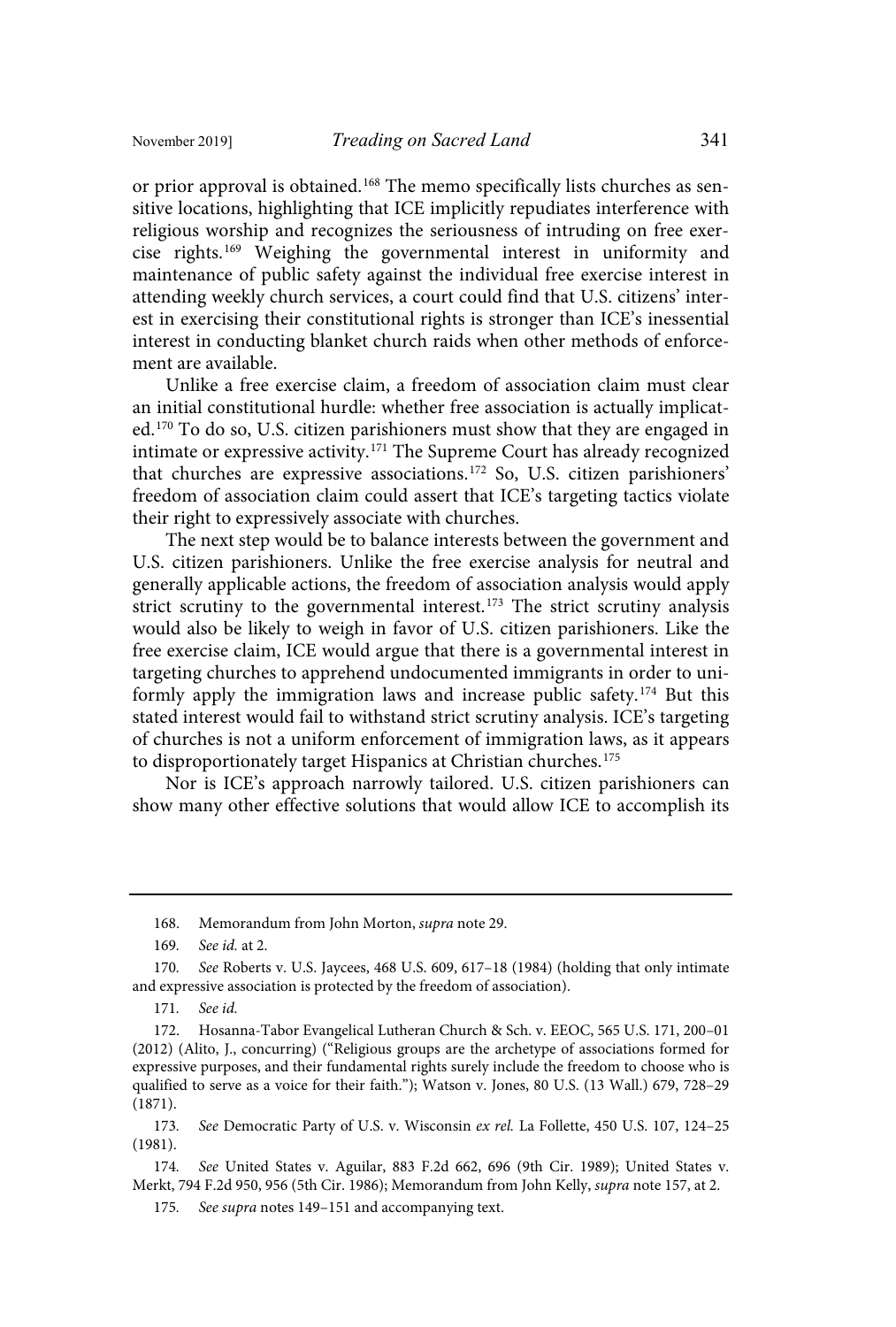interests without targeting churches.<sup>176</sup> For example, ICE can practice uniform immigration enforcement by apprehending specific undocumented individuals, rather than targeting unidentified church populations. Religious targeting is never uniform, as it possesses a bias for those who attend religious services over those who do not attend or affiliate with a place of worship.<sup>177</sup> Additionally, ICE can more directly address its interest in increasing public safety by prioritizing apprehensions of undocumented immigrants with past criminal convictions, rather than enforcing immigration laws with no discretion. 178

Finally, the freedom of expressive association claim provides U.S. citizen parishioners with the greatest probability of success on the merits. The parishioners' claims concern the right to associate with institutions that partake in the exercise of religion.<sup>179</sup> When supplemented by a free exercise claim, the expressive association claim would create a double-layered First Amendment protection—protection of the free exercise of religion under the Free Exercise Clause and protection of association for the purposes of freely exercising religion.<sup>180</sup> This double-layered protection would be difficult for the government to overcome.<sup>181</sup> This is because the free exercise claim and expressive association claim, although separate inquiries, together allow citizen parishioners to take two bites at the apple to show that the balance of interests weighs in favor of their First Amendment rights over the governmental interest in uniformity and public safety.<sup>182</sup>

<sup>176.</sup> Cf. Church of Lukumi Babalu Aye, Inc. v. City of Hialeah, 508 U.S. 520, 543 (1993) (suggesting that the provision of less restrictive alternatives to the infringing conduct invalidates the importance of the governmental interest under strict scrutiny).

<sup>177.</sup> Cf. Melissa Whitney, Note, The Statistical Evidence of Racial Profiling in Traffic Stops and Searches: Rethinking the Use of Statistics to Prove Discriminatory Intent, 49 B.C. L. REV. 263, 279 (2008) (explaining that, under a leading theory, bias always exists in racial targeting).

<sup>178.</sup> See Memorandum from John Morton, Assistant Sec'y, U.S. Immigration & Customs Enf't, to ICE Emps., Civil Immigration Enforcement: Priorities for the Apprehension, Detention, and Removal of Aliens to All ICE Employees 1–2 (June 30, 2010), https:// www.ice.gov/doclib/news/releases/2010/civil-enforcement-priorities.pdf [https://perma.cc/RF 2X-MBYJ] (prioritizing immigrants who pose a danger to national security or public safety).

<sup>179.</sup> See Roberts v. U.S. Jaycees, 468 U.S. 609, 617-18 (1984) (stating that expressive association claims involve the right to associate with individuals who engage in "activities protected by the First Amendment—speech, assembly, petition for the redress of grievances, and the exercise of religion").

<sup>180.</sup> See Mark Tushnet, The Redundant Free Exercise Clause?, 33 LOY. U. CHI. L.J. 71, 72 (2001) ("[A] newly emerging doctrine defining a right of expressive association could provide substantial protection for the internal activities of religious organizations . . . . Thus, the protection afforded the exercise of religion by clauses other than the Free Exercise Clause is relatively large.").

<sup>181.</sup> See id.

<sup>182.</sup> Cf. id. at 85 (explaining that an expressive association claim provides an alternative constitutional basis, other than the Free Exercise Clause, for exempting churches from certain state laws). As a result, each claim would allow for a balancing analysis on the merits.